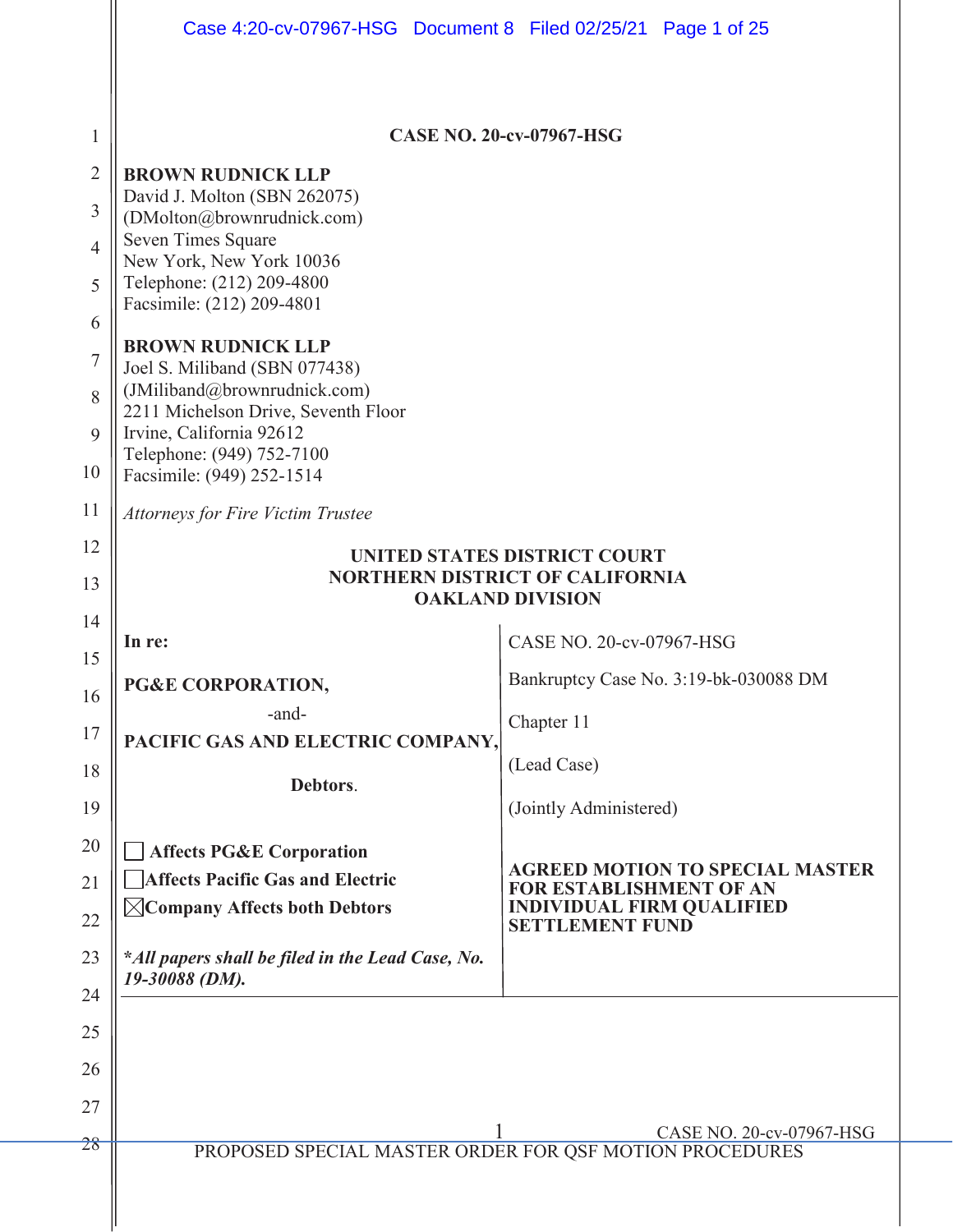### **SPECIAL MASTER ORDER NO. 1**

#### **Procedure for Filing Qualified Settlement Fund Motions**

This matter comes before the Special Master, the Hon. Ellen Sickles James (Ret.), on the issue of the procedure to be followed when filing motions to establish a qualified settlement fund on an individual firm basis for one or more Fire Victim Claimants, some of who may be minors or adult persons with a disability ("Protected Persons"):

1. When an individual firm determines it would like to establish a qualified settlement fund (which is not a requirement of the Fire Victim Trust), the motion to establish a qualified settlement fund shall be filed with the Special Master. By Order of this Court on December 2, 2020, the Special Master was appointed by the Honorable Haywood S. Gilliam, Jr. to propose, implement and enforce measures and procedures necessary for the protection of the financial interests of Protected Persons in funds disbursed to satisfy their claims and otherwise to protect the interests of such persons consistent with Fed. R. Civ. Proc. 17(c), federal law, the Plan and the Trust Agreement. Pursuant to the aforementioned Order, the Special Master has the authority to take appropriate measures in compliance with the terms of the Plan, Confirmation Order, Trust Documents and applicable law to perform her duties fairly and efficiently, to regulate all proceedings before her and to issue orders necessary to discharge the duties and responsibilities conferred on her. *See* Fed. R. Civ. P. 53(c)(1). More specifically, the aforementioned Order appoints the Special Master with the duty to "[t]o make findings and recommendations for measures to protect the interests of Protected Persons who are Beneficial Owner of Claims and to report such findings to the Claims Administrator and the Trustee, including, in the interests of efficiency, omnibus measures to be generally applicable to disbursements to or on behalf of Protected Persons", and; "[t]o oversee the implementation of any measures approved by the Court for the protection of Protected Persons and

2 CASE NO. 20-cv-07967-HSG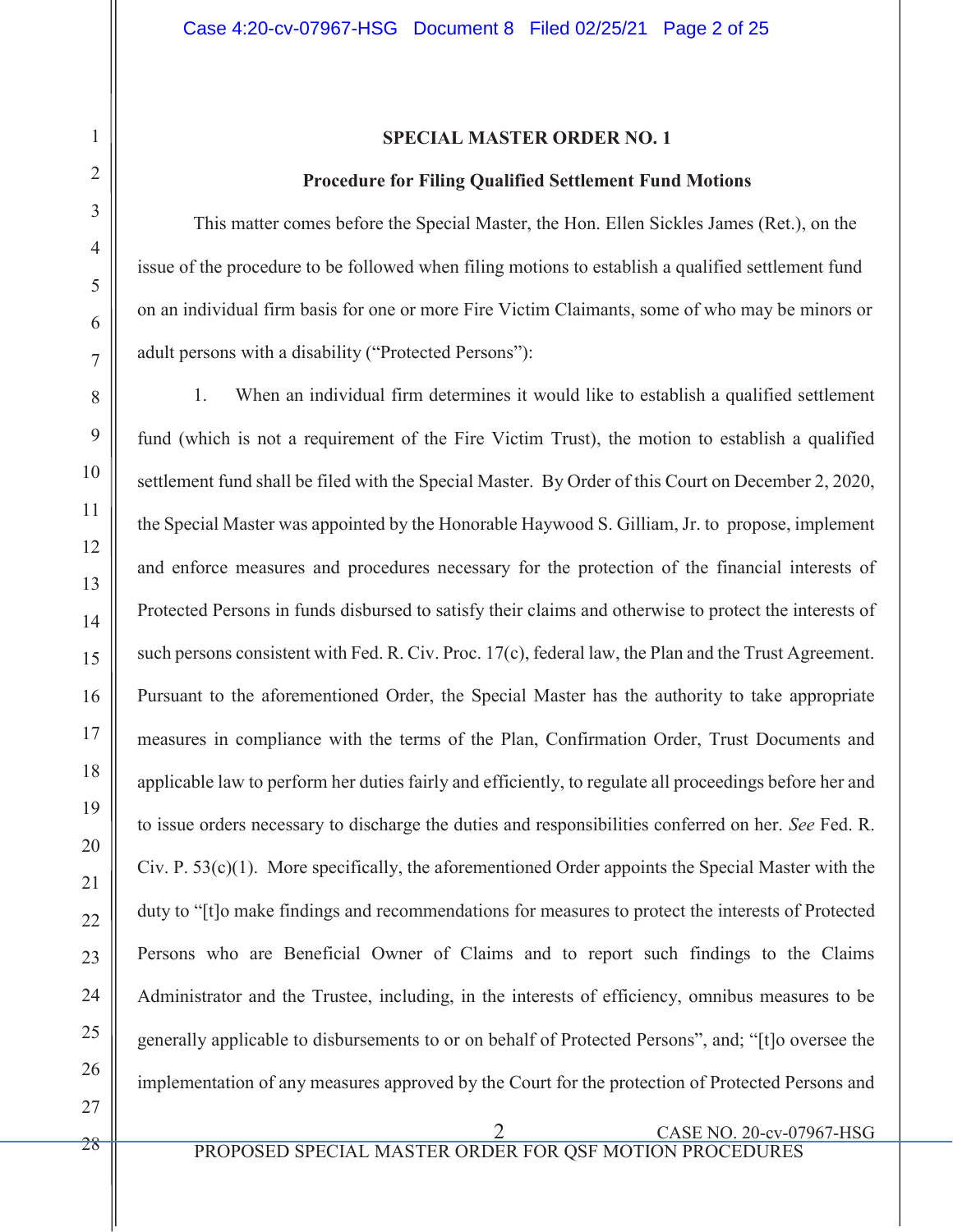to issue orders enforcing such protective measures." Accordingly, when an individual firm determines it would like to establish a qualified settlement fund the following procedure shall be followed:

1) The motion shall be made using the form attached hereto as Exhibit 1;

2) The motion shall include a "Related Cases Exhibit" as Appendix A identifying all of the Fire Victim Claimant ID's (which filed timely Proof of Claim) for the individual firm arising from the 2015 Butte Fire, 2017 North Bay Fires, and 2018 Camp Fire ["Included Fires"];

3) The motion for establishment of a qualified settlement fund must be filed with the Special Master directly, must indicate that it is applicable to the Fire Victim Claimant ID's listed

in the "Related Claims Exhibit" and must bear the following caption:

# **UNITED STATES DISTRICT COURT NORTHERN DISTRICT OF CALIFORNIA OAKLAND DIVISION**

**In re: PG&E CORPORATION,** -and-CASE NO. 20-cv-07967-HSG Bankruptcy Case No. 3:19-bk-030088 DM Chapter 11 (Lead Case) (Jointly Administered) **AGREED MOTION TO SPECIAL MASTER FOR ESTABLISHMENT OF AN INDIVIDUAL FIRM QUALIFIED SETTLEMENT FUND PACIFIC GAS AND ELECTRIC COMPANY, Debtors. Affects PG&E Corporation Affects Pacific Gas and Electric Company Affects both Debtors \****All papers shall be filed in the Lead Case, No. 19-30088 (DM).* 

4) The "Related Claims Exhibit" (Appendix A) shall then identify all the Fire Victim Claimant IDs which are being represented by the individual firm.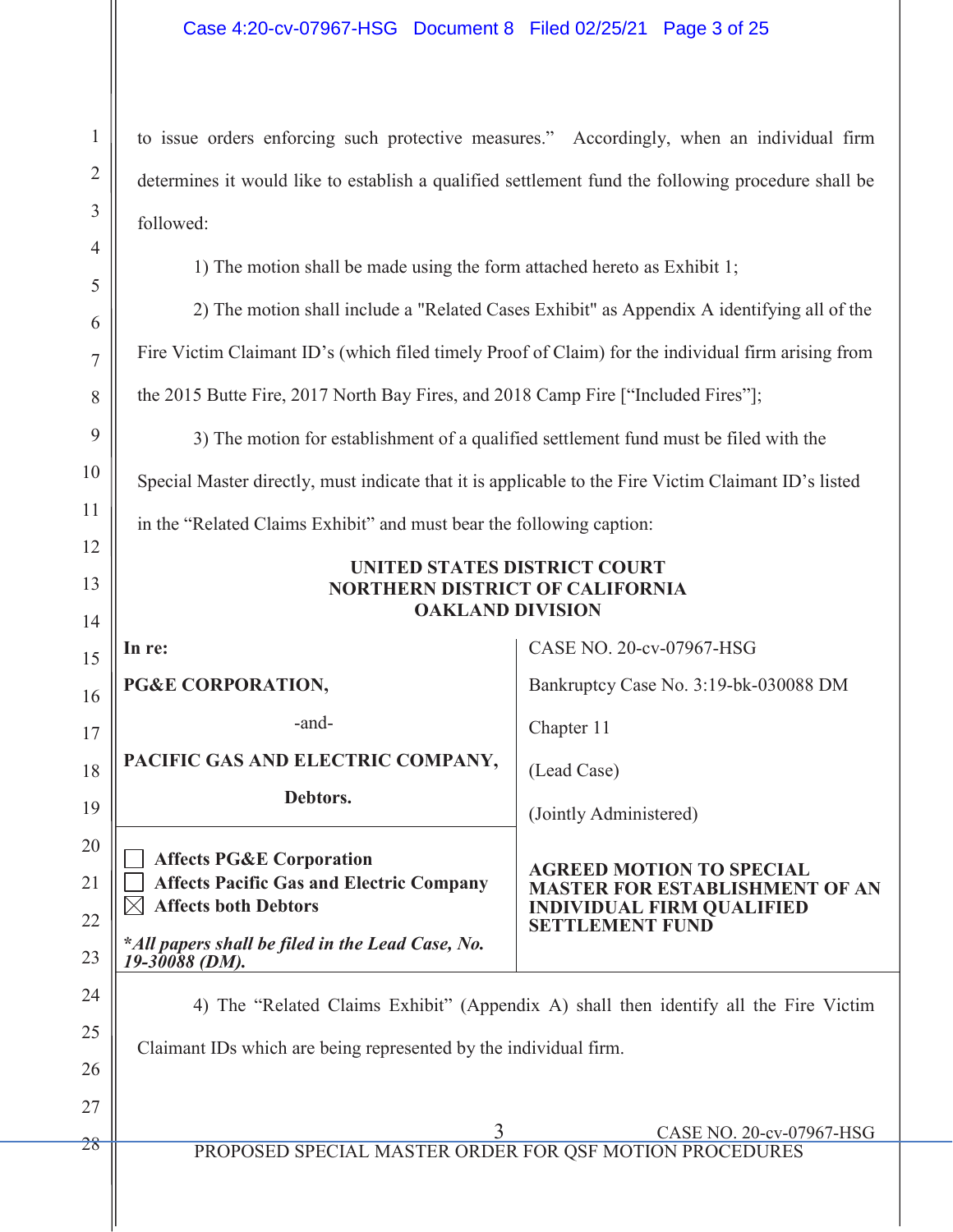5) All motions and accompanying documents shall be treated as if filed directly with the Court under seal.

6) The Order will be issued under seal and will be provided by the Special Master to counsel of record related to the Fire Victim Claimant IDs to which the corresponding motion pertains.

**IT IS SO ORDERED:**

Dated: January 22, 2021

Dated: January 22, 2021 allen rades sure

 Honorable Ellen Sickles James (Ret.) Special Master Honorable Ellen Sickles James (Ret.)

 4 CASE NO. 20-cv-07967-HSG PROPOSED SPECIAL MASTER ORDER FOR QSF MOTION PROCEDURES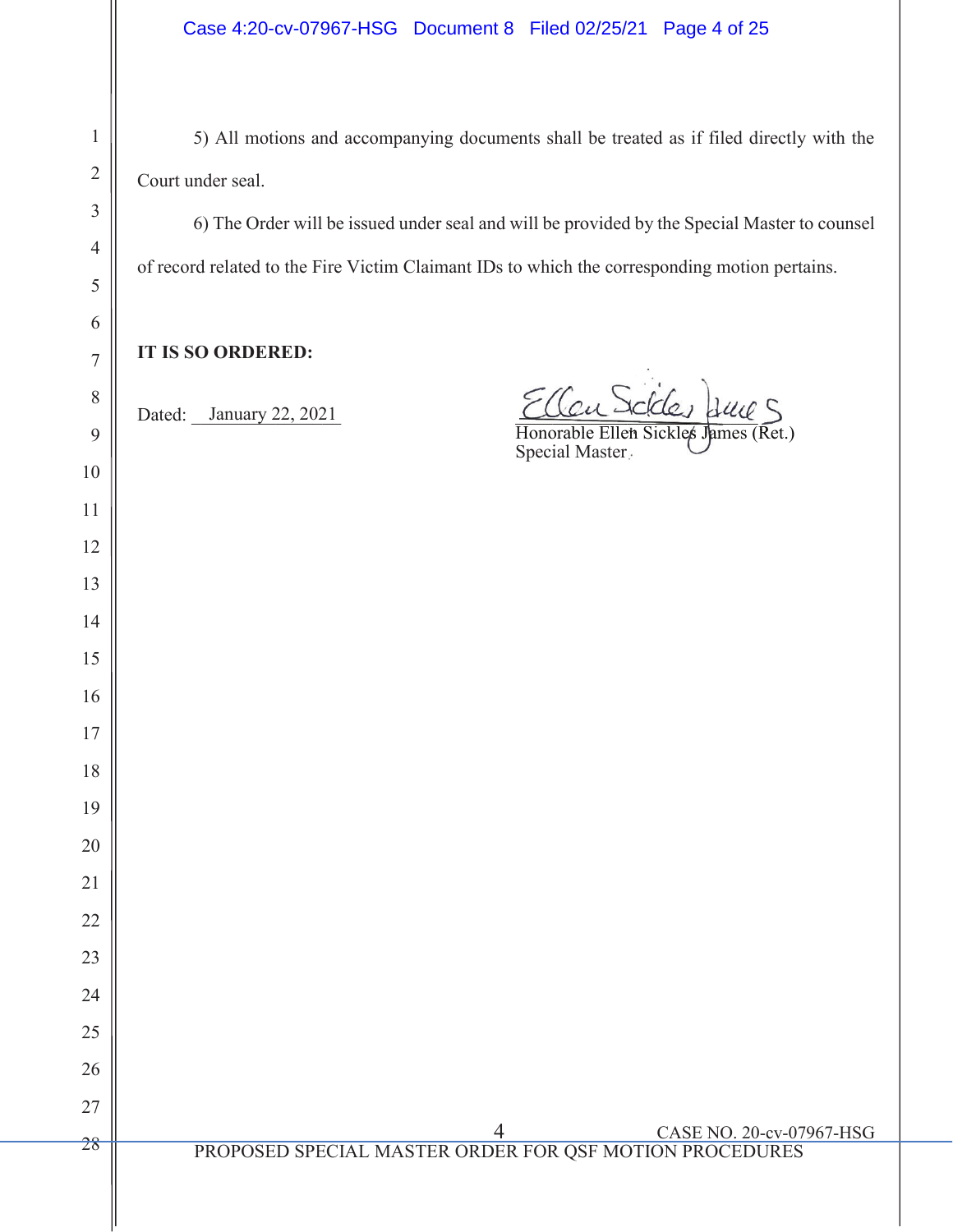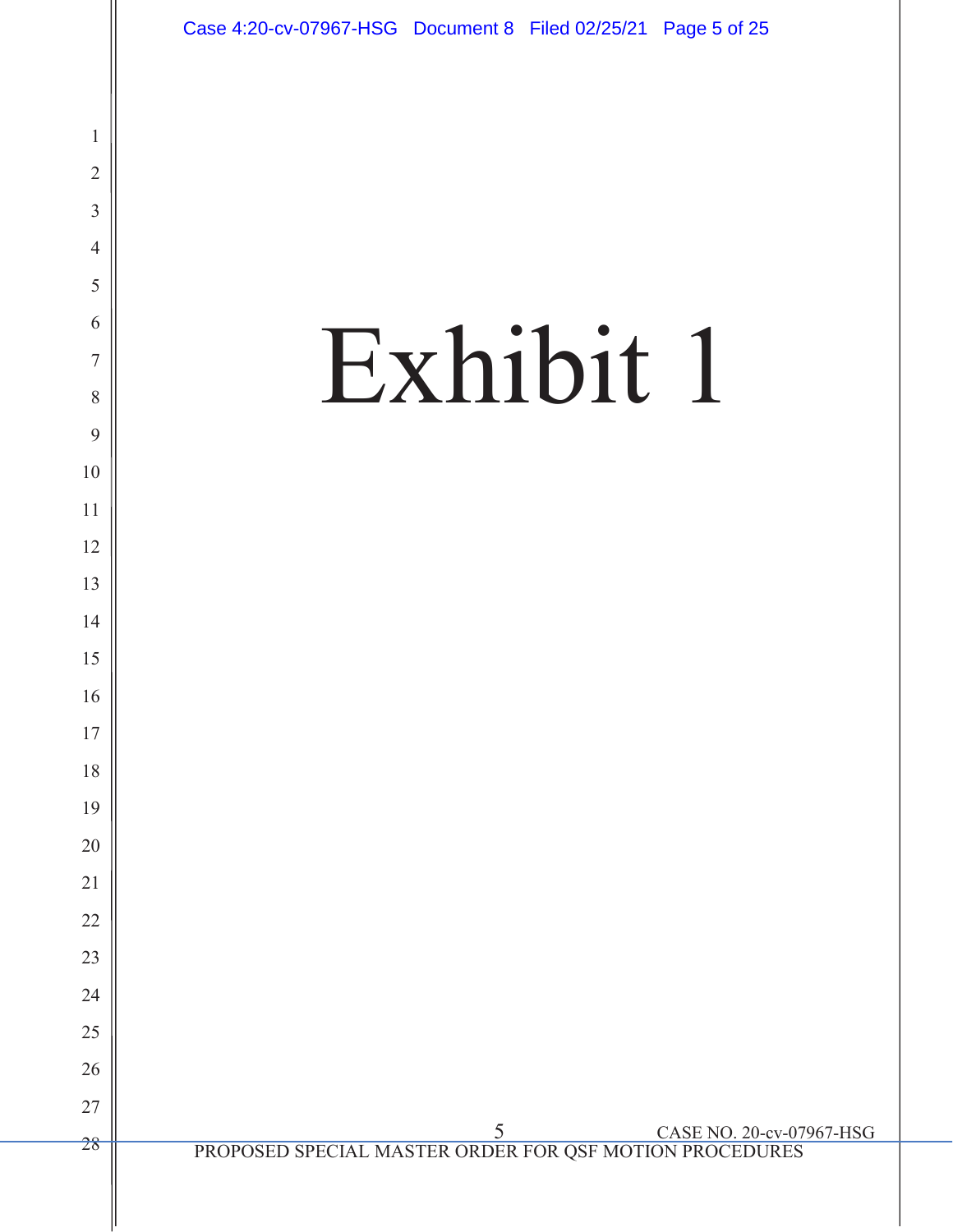| Case 4:20-cv-07967-HSG Document 8 Filed 02/25/21 Page 6 of 25                                                                                                             |                                                                                                                                        |
|---------------------------------------------------------------------------------------------------------------------------------------------------------------------------|----------------------------------------------------------------------------------------------------------------------------------------|
|                                                                                                                                                                           | UNITED STATES DISTRICT COURT<br><b>NORTHERN DISTRICT OF CALIFORNIA</b><br><b>OAKLAND DIVISION</b>                                      |
| In re:                                                                                                                                                                    | CASE NO. 20-cv-07967-HSG                                                                                                               |
| PG&E CORPORATION,                                                                                                                                                         | Bankruptcy Case No. 3:19-bk-030088 DM                                                                                                  |
| -and-                                                                                                                                                                     | Chapter 11                                                                                                                             |
| <b>PACIFIC GAS AND ELECTRIC</b><br><b>COMPANY,</b>                                                                                                                        | (Lead Case)                                                                                                                            |
| Debtors.                                                                                                                                                                  | (Jointly Administered)                                                                                                                 |
| <b>Affects PG&amp;E Corporation</b><br><b>Affects Pacific Gas and Electric Company</b><br><b>Affects both Debtors</b><br>*All papers shall be filed in the Lead Case, No. | <b>AGREED MOTION TO SPECIAL MASTER</b><br><b>FOR ESTABLISHMENT OF AN</b><br><b>INDIVIDUAL FIRM QUALIFIED</b><br><b>SETTLEMENT FUND</b> |
|                                                                                                                                                                           | 19-30088 (DM).                                                                                                                         |

**AGREED MOTION FOR ESTABLISHMENT OF [FIRM NAME] QUALIFIED SETTLEMENT FUND (FILED UNDER SEAL)** 

Plaintiffs, clients of the law firm of FIRM NAME ("[FIRM NAME] Plaintiffs") (which includes all Claimants listed by Claimant ID in Appendix A, who have Approved Fire Victim Claims (pursuant to the PG&E Fire Victim Trust Agreement dated as of July 1, 2020, confirmed by an order entered on June 20, 2020 [Docket No. 8053] (the "Confirmation Order") by the United States Bankruptcy Court for the Northern District of California (the "Bankruptcy Court") in the chapter 11 cases of PG&E Corporation ("PG&E Corp") and Pacific Gas and Electric Company (the "Utility") (collectively, the "Debtors," "PG&E," or the "Settlors"), jointly administered under Case No. 19- 30088)) by and through their counsel move the Special Master for an Order to: (i) establish an individual firm Qualified Settlement Fund, which shall be called the [FIRM NAME] FVT Settlement Fund (the "Fund"); and (ii) to appoint an administrator for this individual firm Fund. In support of this Motion, Plaintiffs respectfully state as follows:

6 CASE NO. 20-cv-07967-HSG

PROPOSED SPECIAL MASTER ORDER FOR QSF MOTION PROCEDURES

28

13

14

15

16

17

18

19

20

21

22

23

24

25

26

27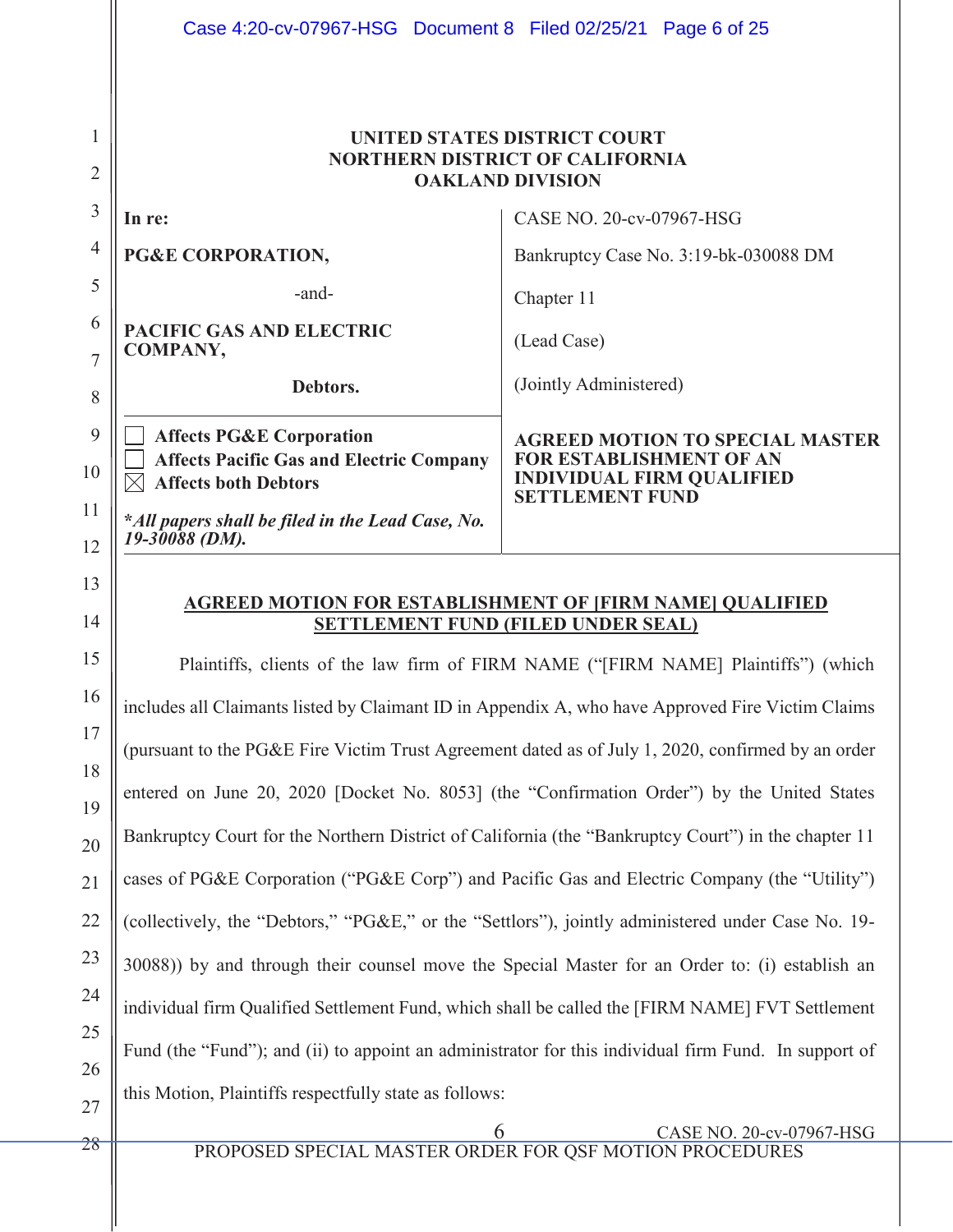1. Following the Northern California wildfires in 2015 to 2018, PG&E Corporation and Pacific Gas and Electric Company jointly filed for Chapter 11 bankruptcy protection in the United States Bankruptcy Court for the Northern District of California on January 29, 2019 (*In re PG&E Corporation and Pacific Gas and Electric Company*, Bankruptcy Case No. 19-30088). The Debtors' Plan of Reorganization under Chapter 11 of the United States Bankruptcy Code was confirmed by the Bankruptcy Court for the Northern District of California on June 20, 2020, Case No. 19-30088, Docket No. The Plan became effective and the Fire Victim Trust was formed on July 1, 2020. The Fire Victim Trust will evaluate, administer, process and resolve eligible claims arising from the 2015 Butte Fire, 2017 North Bay Fires, and 2018 Camp Fire ("Included Fires"). [FIRM NAME] Claimants are seeking damages as a result of these wildfires, including destruction or damage to real estate and personal property, additional living expenses, lost wages, business losses, personal injury or death and related medical expenses, and emotional distress.

15 16 17 18 19 20 2. The United States Bankruptcy Court for the Northern District of California appointed the Honorable John K. Trotter (ret.) as the Trustee of the Fire Victim Trust and Cathy Yanni as the Claims Administrator of the Fire Victim Trust. Plaintiffs, by and through counsel, have conferred with the Trustee and Administrator of the Fire Victim Trust and the Trustee and Administrator have no objection to this filing and to the relief sought herein.

3. At this time, due to such matters as certain healthcare lien repayments, minor compromise procedures, the need to preserve governmental entitlement benefits (*e.g.*, the need for the establishment of special needs trusts for certain claimants) and related payment details, many of which impact the distributions to Fire Victim Claimants who may be minors or adult persons with a disability ("Protected Persons"), the exact distribution of settlement funds to the [FIRM NAME] Claimants cannot be finalized. Hence, in the best interest of such Claimants that the Court, by and

27

21

 $22$ 

23

24

25

26

1

2

3

4

5

6

7

8

9

10

11

12

13

14

7 CASE NO. 20-cv-07967-HSG

PROPOSED SPECIAL MASTER ORDER FOR QSF MOTION PROCEDURES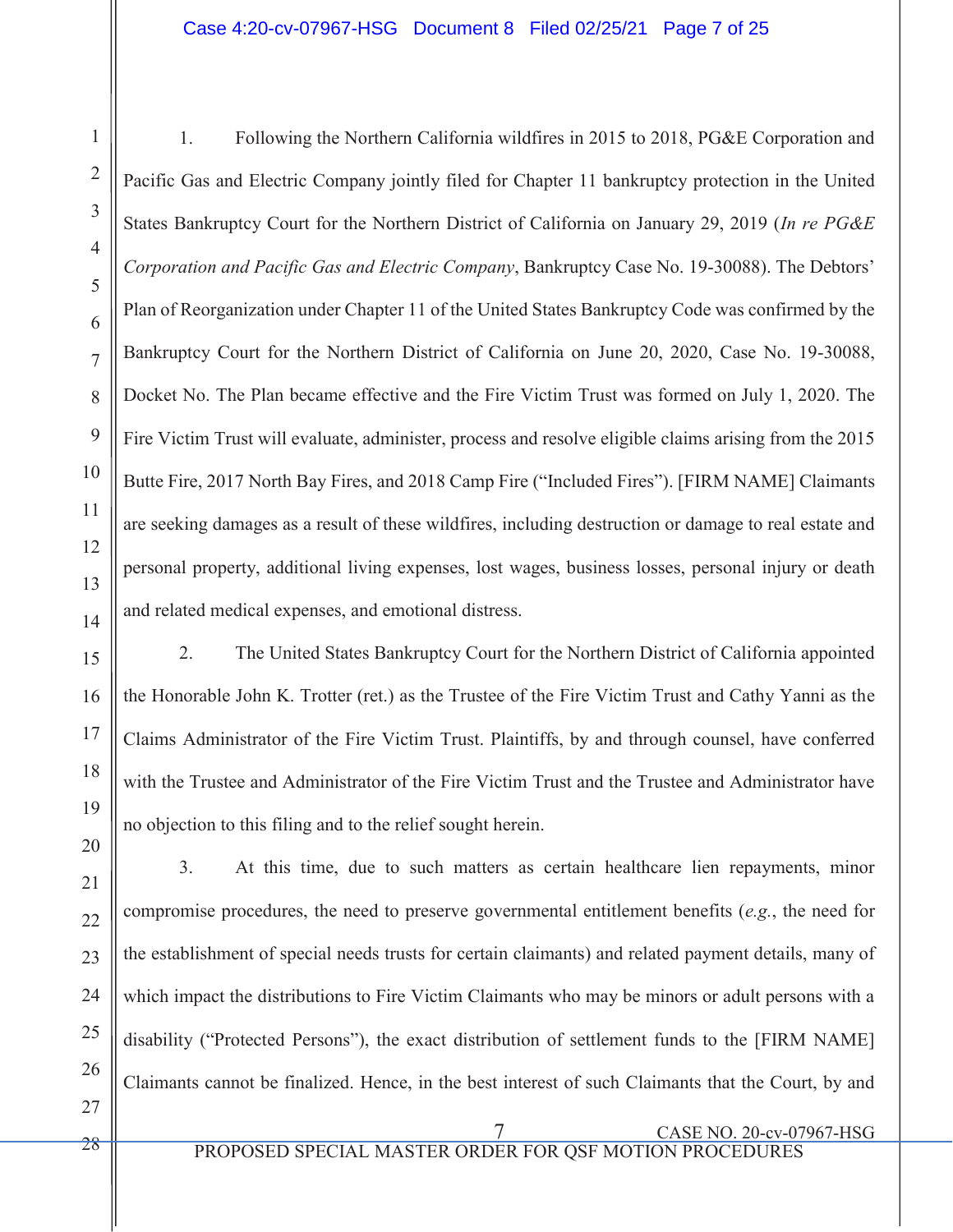through Special Master Ellen Sickles James with whom the Court has granted authority to issue orders necessary to discharge the duties and responsibilities conferred on her, should establish this individual firm Fund to receive funds from the Fire Victim Trust satisfying these FVT Claims and allowing for the final disbursement of settlement funds to the [FIRM NAME] Claimants.

6 7 8 9 10 11 12 13 14 15 16 4. For those satisfying the requirements for payment under the Fire Victim Trust, including the provision of a release as required by the Fire Victims Trust, the Claims Processor BrownGreer will issue Disbursement Lists for the distribution of funds from the Fire Victim Trust. The distribution of funds from the Fire Victim Trust for [FIRM NAME's] Claimants will be made to the individual [FIRM's NAME's] FVT Settlement Fund, for payment on behalf of the Trustee. The Disbursements Lists referred to above will include this Fund's account information. All settlement payment obligations of the Fire Victim Trust to the identified Claimants are satisfied once the settlement payments are transferred from the Fire Victim Trust to the [FIRM NAME] FVT Settlement Fund, which is the subject of this motion. Neither the Trustee, Claims Administrator nor Claims Processor (nor any Settlor of the Trust, members of the Fire Victim Trust Oversight Committee nor any other Vendor associated with the Trust Agreement) shall have any responsibility for the funds in the [FIRM NAME] FVT Settlement Fund, its investments, administration or disbursements therefrom. For the avoidance of doubt, the Trustee, Claims Administrator, Claim Processor, Trust Oversight Committee and all other vendors associated with the Fire Victim Trust shall have no responsibility for the administration of the [FIRM NAME] FVT Settlement Fund and shall have no liability to the Plaintiffs and Claimants in connection with such administration. The Fire Victims Trust Claim Processor or its designee shall cooperate to the extent reasonably necessary to provide information reasonably necessary for the [Firm Name] FVT Settlement Fund Administrator to complete the Fund's accounting. Aside from the foregoing sentence and subject to all rights and

1

2

3

4

5

 $8$  CASE NO. 20-cv-07967-HSG PROPOSED SPECIAL MASTER ORDER FOR QSF MOTION PROCEDURES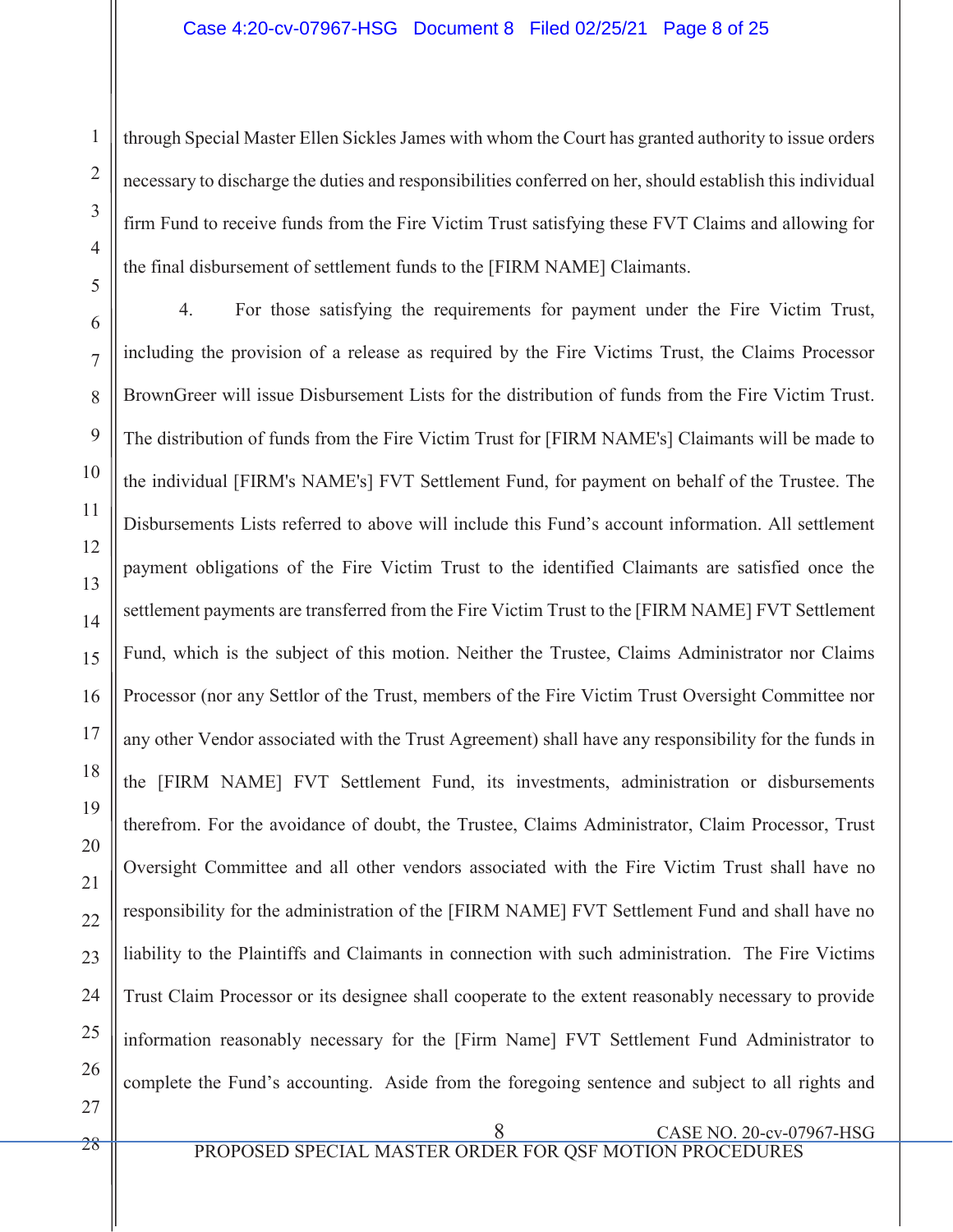# Case 4:20-cv-07967-HSG Document 8 Filed 02/25/21 Page 9 of 25

provisions of Fire Victim Trust Agreement, no relationships or responsibilities are created hereby between Fire Victim Trust and the [FIRM NAME] FVT Settlement Fund and its Administrator.

1

2

3

5. The Fund shall be a Qualified Settlement Fund as described in Treas. Reg. Section 1.468B-1, established by order of this Court, by and through Special Master Ellen Sickles James, and the Fund shall remain subject to the continuing jurisdiction of this Court.

6. This Court has jurisdiction over this matter under Treas. Reg. Section 1.468B- 1(c)(1), which states in relevant part that a Qualified Settlement Fund "is established pursuant to an order of, or is approved by, the United States, any state (including the District of Columbia), territory, possession, or political subdivision thereof, or any agency or instrumentality (including a court of law)... and is subject to the continuing jurisdiction of that governmental authority."

7. [FIRM NAME] Claimants request that the Court approve the engagement of [ADMINISTRATOR NAME] as the "Fund Administrator" and "Trustee" of the [FIRM NAME] FVT Settlement Fund (the "Fund Administrator"). [ADMINISTRATOR NAME]'s address is as follows: [ADDRESS]. [ADMINISTRATOR NAME] submits personally to the jurisdiction of this Court. Upon the dissolution or bankruptcy of [ADMINISTRATOR NAME], its appointment as Fund Administrator shall terminate and the [FIRM NAME] Plaintiffs and Claimants will seek Court approval of their nominated successor Fund Administrator.

8. Until such time that the distribution of the Total Settlement Proceeds from the [FIRM NAME] FVT Settlement Fund can be identified, [FIRM NAME], no settlement monies shall be set apart for a [FIRM NAME] Claimant, or otherwise made available so that he or she may draw upon or otherwise control said settlement monies.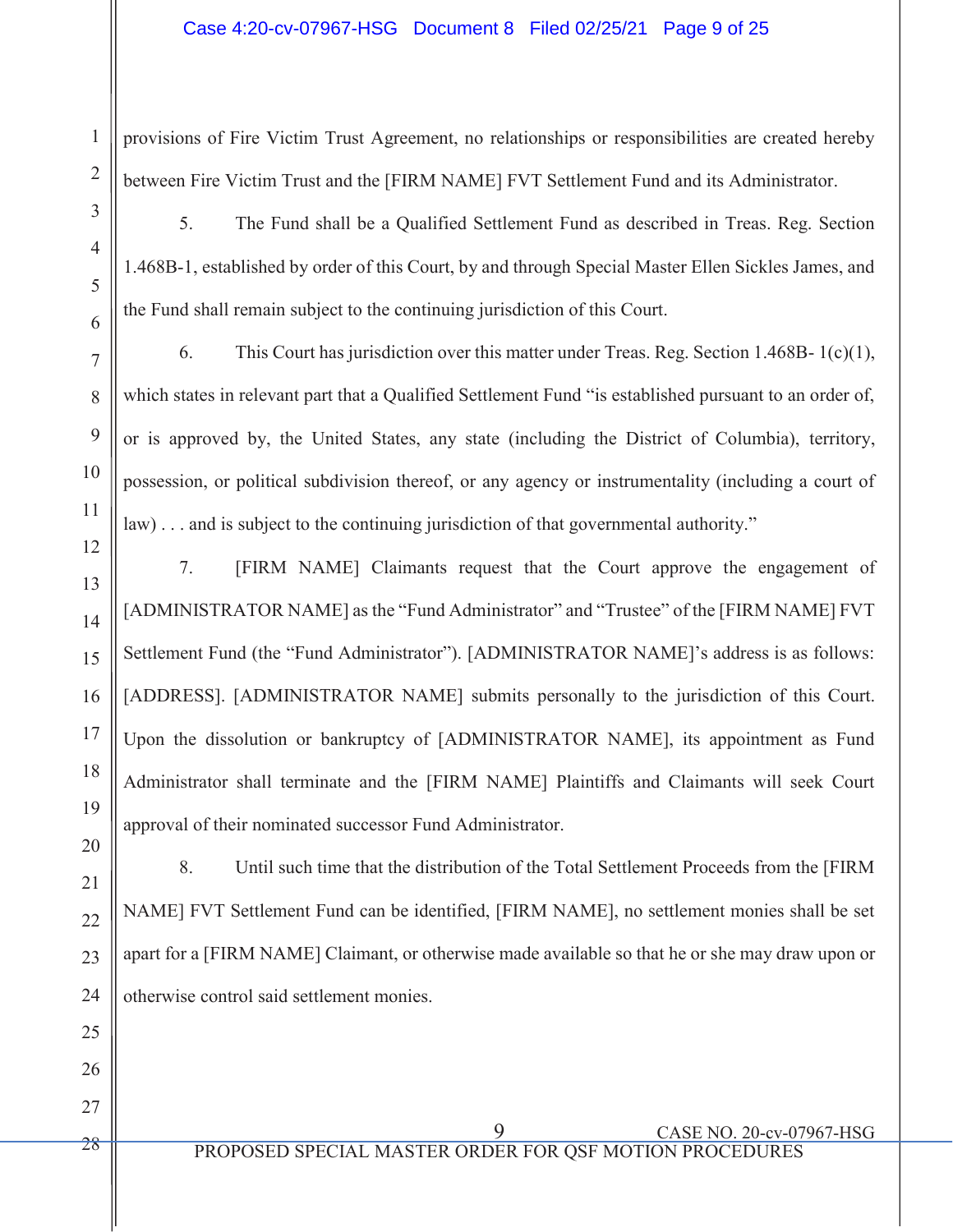9. The Fund, by and through the Fund Administrator, shall only make payments to [FIRM NAME] or the [FIRM NAME] Claimants, or such other claimants to the Fund with valid claims and / or liens.

10. The Fund, by and through the Fund Administrator, may purchase and assign any structured settlements created under any Release Agreements. Any structured settlement annuity contract shall be issued by a life insurance company that is rated  $A<sup>+</sup>$  or better by A.M. Best Company.<sup>1</sup>

11. The claims made against the Fire Victim Trust are made on account of various damages articulated above and arise out of alleged liability in tort or violation of law. The [FIRM NAME] Claimants shall agree in writing to discharge the Fund and the Fund Administrator's liabilities in the making of any structured settlement payments, also known as periodic payments, by executing, along with the Fund Administrator, any necessary documents required or related to the discharge of those liabilities.

12. The Total Settlement Proceeds are the sole property of the Fund. Until such time as monies are distributed, the [FIRM NAME] Claimants shall not possess any rights to demand or receive any portion of the Total Settlement Proceeds or the escrowed funds or to mortgage, pledge, or encumber the same in any manner. To the extent possible, this Motion shall be construed so as to prevent the [FIRM NAME] Claimants from being in constructive receipt, as determined under federal income tax principles, of any amounts held by the Fund.

- 13. The Fund Administrator shall be indemnified and held harmless by the [FIRM NAME] Claimants from any claims made by any alleged lien holder, or other person or entity that attempts to
- 24

1

2

3

4

5

6

7

8

9

10

11

12

13

14

15

16

17

18

19

 $\overline{a}$ <sup>1</sup> Structured Settlement Payments are assigned to a qualified assignee by entering into qualified assignments of such structured settlement payments within the meaning of Section 130(c) of the Internal Revenue Code. The qualified assignee shall, respecting each person who is to receive periodic payments under a settlement agreement, purchase one or more qualified funding assets within the meaning of Section 130(d) of the Internal Revenue Code to fund any structured settlement payments assigned to the qualified assignee.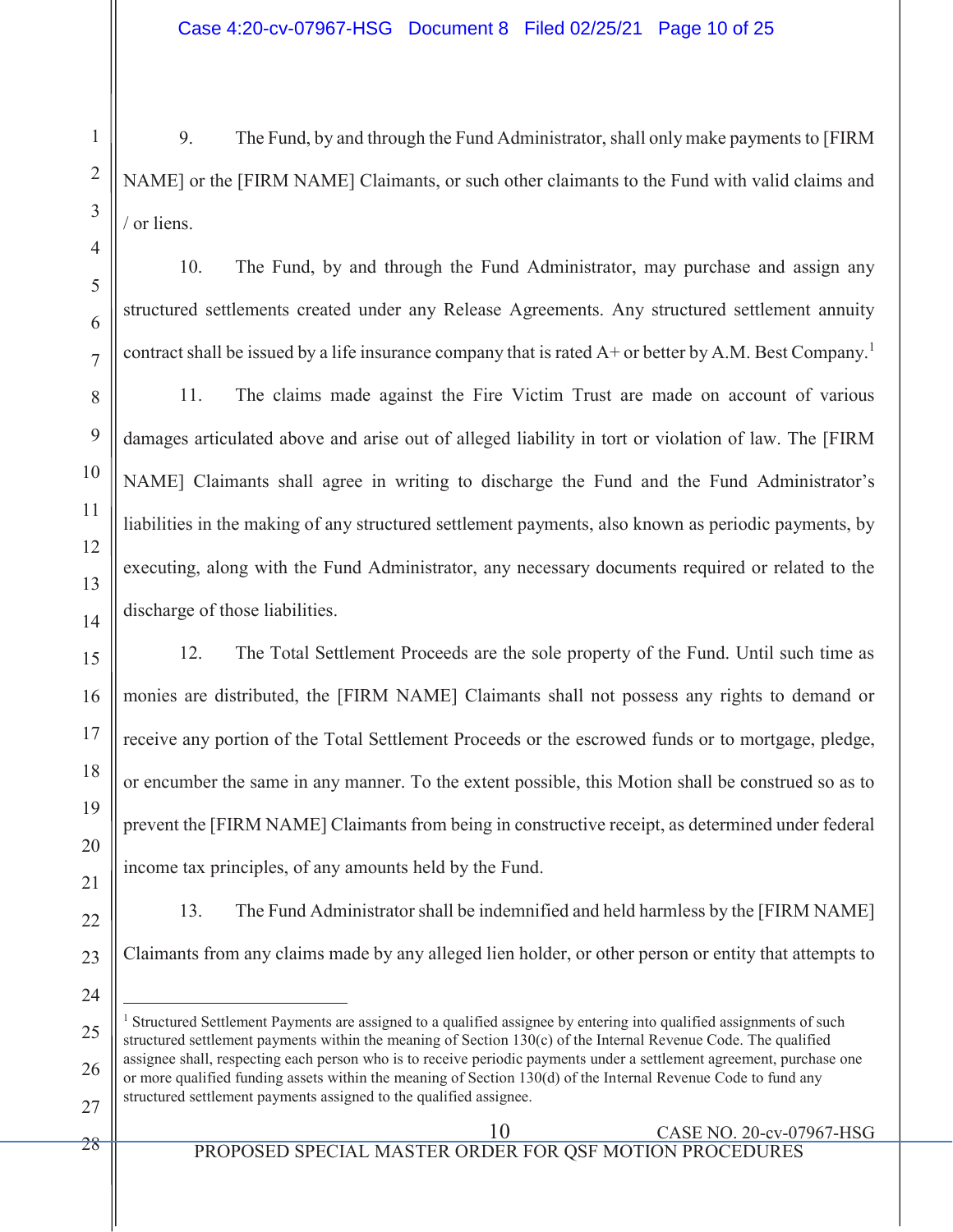### Case 4:20-cv-07967-HSG Document 8 Filed 02/25/21 Page 11 of 25

assert a right of payment, reimbursement or garnishment against the Fund. Should the Fund Administrator be named as a party to, or threatened to be made a party to, any threatened, pending or completed action, suit or proceeding of any kind, whether civil, administrative or arbitrative, and whether brought by or against or otherwise involving the Fund, by reason of the Fund Administrator having served in any capacity on behalf of the Fund, the Fund Administrator shall be indemnified and held harmless by the Plaintiffs and Claimants against reasonable expenses, costs and fees (including attorneys' fees), judgment, awards, costs, amounts paid in settlement, and liabilities of all kinds incurred by the Fund Administrator in connection with or resulting from such actual or threatened action, suit or proceeding; except to the extent that it is finally determined by this Court that the Fund Administrator was grossly negligent or acted with willful misconduct in connection with the administration of this Fund.

14 15 16 17 18 19 20 21  $22$ 23 14. [FIRM NAME] shall be indemnified and held harmless by the Fund Administrator from any claims which arise from the negligence or willful misconduct of the Fund Administrator as determined by this Court. Should [FIRM NAME] be named as a party to, or threatened to be made a party to, any threatened, pending or completed action, suit or proceeding of any kind, whether civil, administrative or arbitrative, by reason of the Fund Administrator's negligence or willful misconduct, [FIRM NAME] shall be indemnified and held harmless by the Fund Administrator against reasonable expenses, costs and fees (including attorneys' fees), judgment, awards, costs, amounts paid in settlement, and liabilities of all kinds incurred by [FIRM NAME] in connection with or resulting from such actual or threatened action, suit or proceeding.

15. The [FIRM NAME] Claimants request that no bond be required, provided that all monies received by the Fund, which includes all principal and interest earned thereon, shall be deposited in an investment agency account held in custody at [BANK NAME] for the benefit of and

24

25

1

2

3

4

5

6

7

8

9

10

11

12

13

11 CASE NO. 20-cv-07967-HSG

PROPOSED SPECIAL MASTER ORDER FOR QSF MOTION PROCEDURES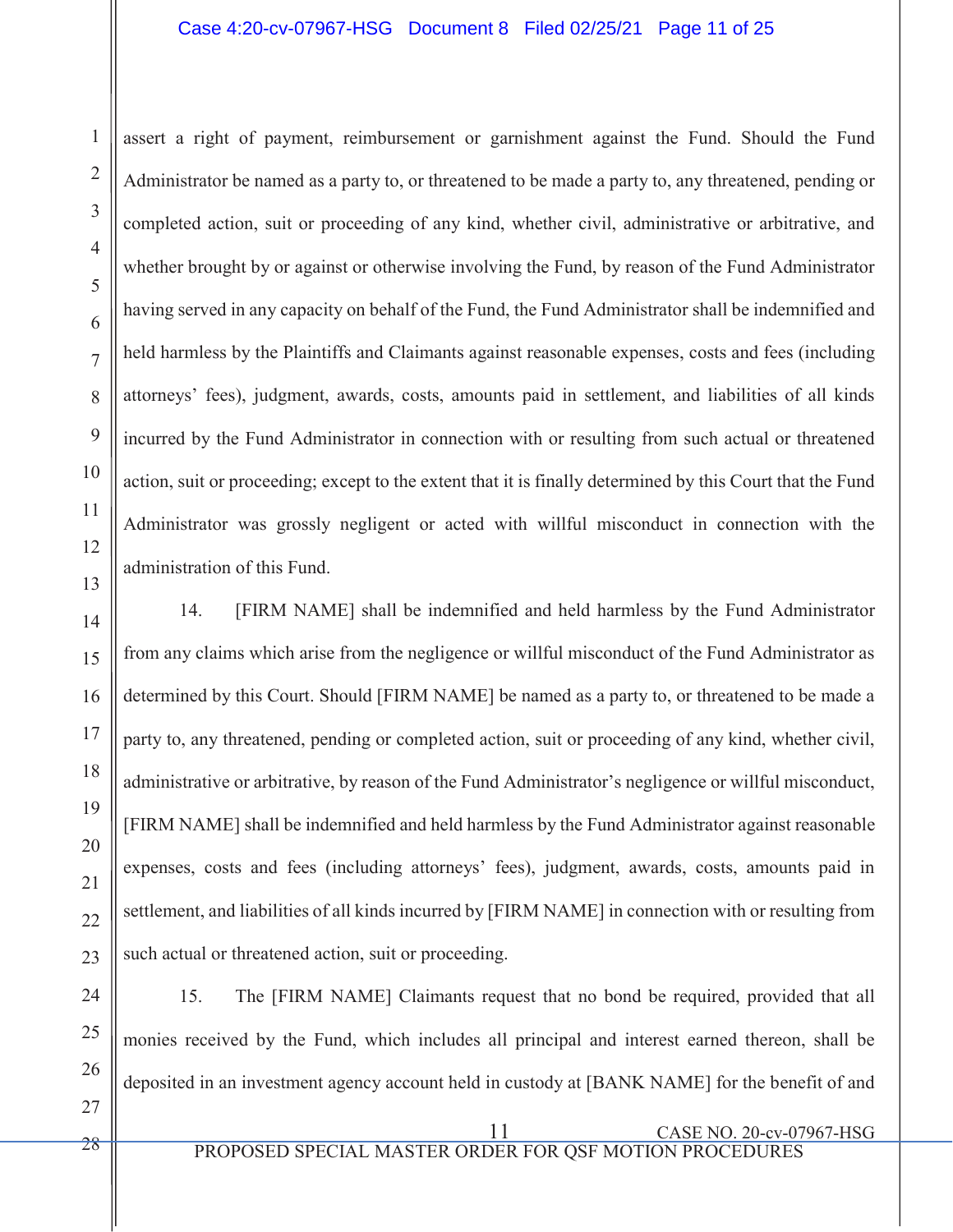titled in the legal name of the Fund and invested in instruments/securities comprised of (a) United States Agency, Government Sponsored Enterprises or Treasury securities or obligations (or a mutual fund invested solely in such instruments) (b) cash equivalent securities including SEC registered money market funds and collateralized money market accounts; and/or (c) non- interest bearing corporate accounts subject to unlimited Federal Depository Insurance Corporation protections as available. The Fund shall be held at [BANK NAME], a financial institution doing business in [CITY], [STATE] according to the above terms and conditions [BANK NAME] shall be responsible for any and all investment related decisions, following the instructions of the Fund Administrator and/or its investment advisor pursuant to these terms and conditions, such that a principal preservation driven investment policy is implemented. Notwithstanding the foregoing, [BANK NAME] shall not be allowed to distribute any income or principal from the Fund except upon instructions of the Fund Administrator, or, if requested, upon the order of this Court upon the joint motion of the parties. The Fund Administrator retains the right to remove [BANK NAME], with or without cause, in its sole and absolute discretion. The Fund Administrator may designate a replacement bank upon the written consent of the [FIRM NAME] Claimants and [FIRM NAME]. In the event of such replacement, the terms and conditions of this paragraph 16, including without limitation, those addressing bond requirements, investments, and distributions from the Fund, shall apply to any such replacement bank.

1

2

3

4

5

6

7

8

9

10

11

12

13

14

15

16

17

18

16. The Fund Administrator is permitted to distribute all excess interest accrued to the Fund, after the payment of all fees associated with the administration of the Fund, related expenses and related taxes, to the claimants on a pro rata basis. For example, if there are four claimants involved in a settlement, with each claimant possessing a 25% interest in the Total Settlement Proceeds, and the fund possesses \$100 in accrued interest, after the payment of administration and other fees, expenses and taxes, the \$100 would be split evenly among the four claimants. As the example

 12 CASE NO. 20-cv-07967-HSG PROPOSED SPECIAL MASTER ORDER FOR QSF MOTION PROCEDURES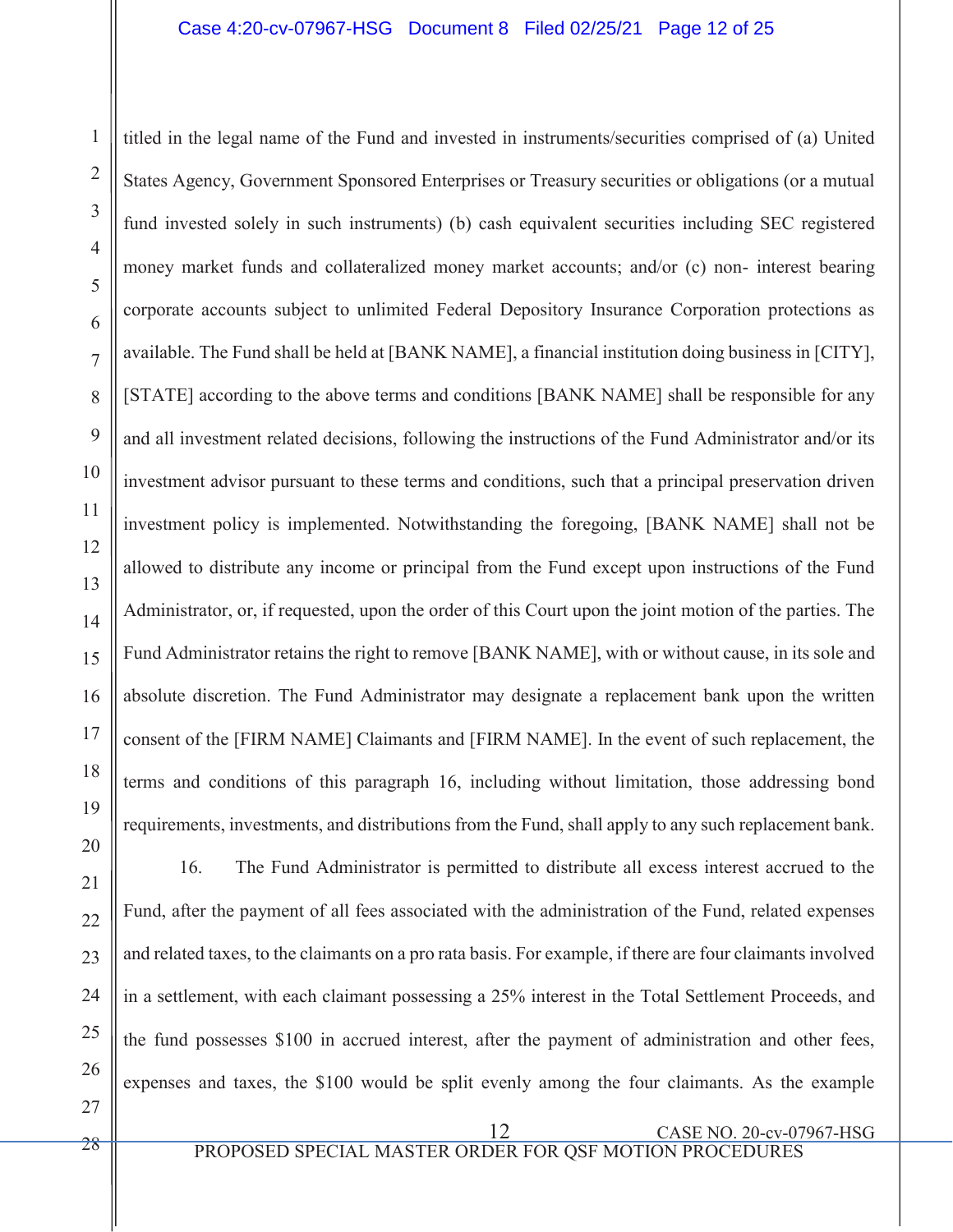indicates, each Claimant's share of the excess accrued interest is strictly correlated to their respective percentage interest in the Total Settlement Proceeds.

17. The Fund Administrator shall be authorized to distribute all attorneys' fees and litigation expenses to counsel for Claimants, consistent with existing contingency fee contracts or, to the extent required by law, and, where required by law such as for a Protected Person, upon Court approval on motion of [FIRM NAME].

18. All taxes on the income of the Fund and expenses and costs incurred in connection with the taxation of the Fund (including, without limitation, the expenses of tax attorneys and accountants) shall be paid out of the Fund, shall be considered to be a cost of administration of the settlement, and shall be paid as instructed by the Fund Administrator.

19. Upon request, the Fund Administrator will prepare and deliver Fund Statements ("Statements") to counsel for the Claimants and/or this Court. The Statements shall include a statement of receipts, investment earnings, and disbursements. The Fund Administrator shall provide the Statement no later than ten (10) business days following the request.

20. The Fund Administrator shall have the right to rely upon any affidavit, certificate, letter, notice, electronic mail or other document believed by the Fund Administrator to be genuine and sufficient, and upon any other evidence believed by the Fund Administrator, in its reasonable judgment, to be genuine and sufficient, which may be provided to the Fund Administrator by [FIRM NAME].

21. Upon final distribution of all monies paid into the Fund, the Fund Administrator shall take appropriate steps to wind down the Fund and thereafter be discharged from any further responsibility with respect to the Fund.

 13 CASE NO. 20-cv-07967-HSG PROPOSED SPECIAL MASTER ORDER FOR QSF MOTION PROCEDURES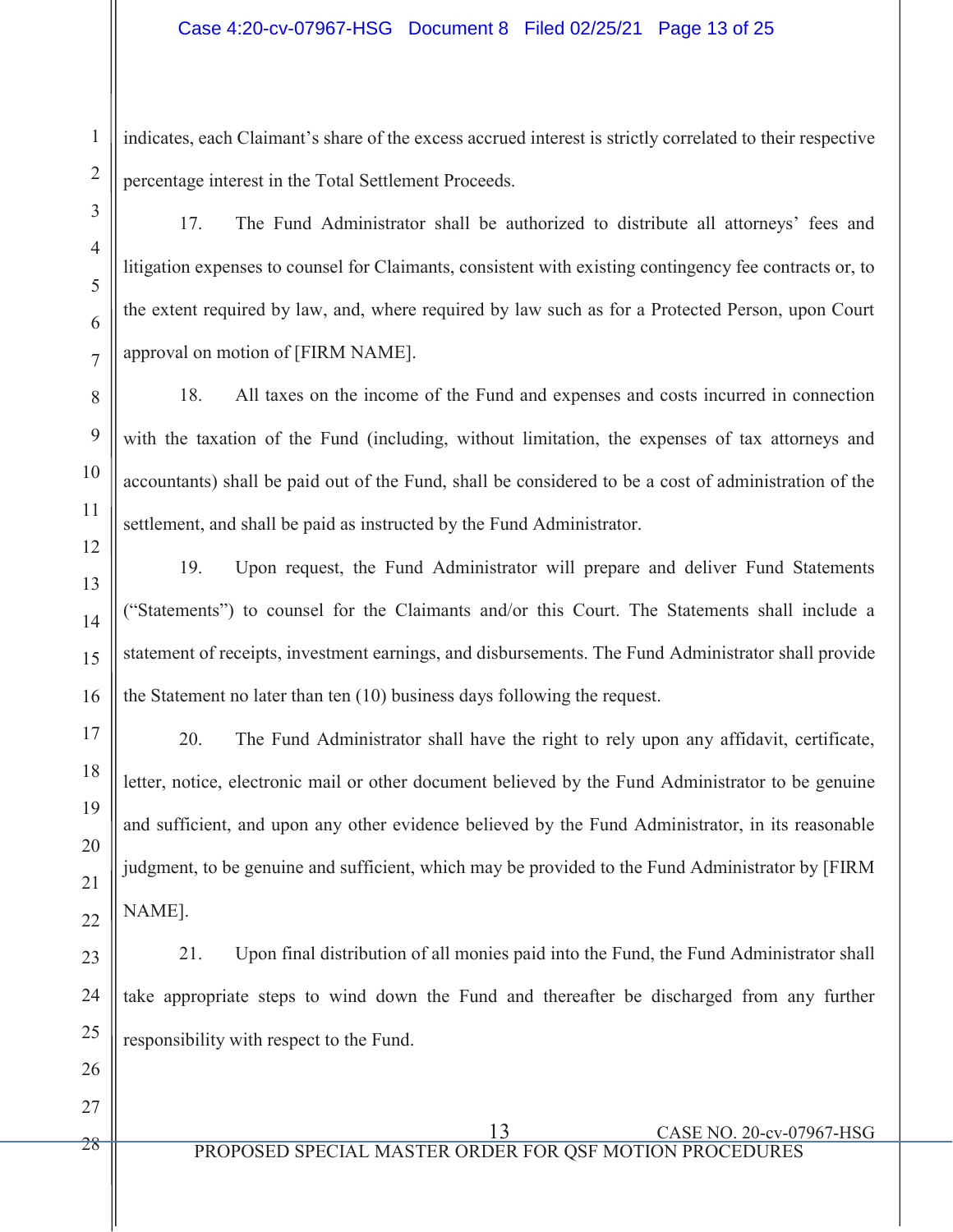22. The Fund Administrator will obtain a Federal Taxpayer Identification Number for the [FIRM NAME] FVT Settlement Fund upon the execution of an Order by this Court establishing the Fund.

**WHEREFORE**, [FIRM NAME] Plaintiffs and Claimants respectfully request that the Court, by and through the Special Master Ellen Sickles James with whom the Court has granted authority to issue orders necessary to discharge the duties and responsibilities conferred on her, consent to take continuing jurisdiction over the Fund pursuant to Treas. Reg. Section 1.468B-1(c)(1), and issue an Order which:

1. Establishes said Fund as a Qualified Settlement Fund within the meaning of Treasury Regulation Section 1.468B-1;

2. Appoints [ADMINISTRATOR NAME] as Fund Administrator and Trustee pursuant to the terms, conditions and restrictions of this Motion, thereby granting the Fund Administrator the authority to conduct any and all activities necessary to administer this Fund as described in this Motion:

3. Authorizes the Fund Administrator to effect qualified assignments of any resulting structured settlement liability within the meaning of Section 130(c) of the Internal Revenue Code to the qualified assignee;

4. Authorizes the Fund Administrator to distribute all attorneys' fees and litigation expenses to counsel for [FIRM NAME] Claimants, consistent with their existing contingency fee contracts, or to the extent required by law, and, where required by law such as for a Protected Person, upon Court approval on motion of [FIRM NAME];

1

2

 14 CASE NO. 20-cv-07967-HSG PROPOSED SPECIAL MASTER ORDER FOR OSF MOTION PROCEDU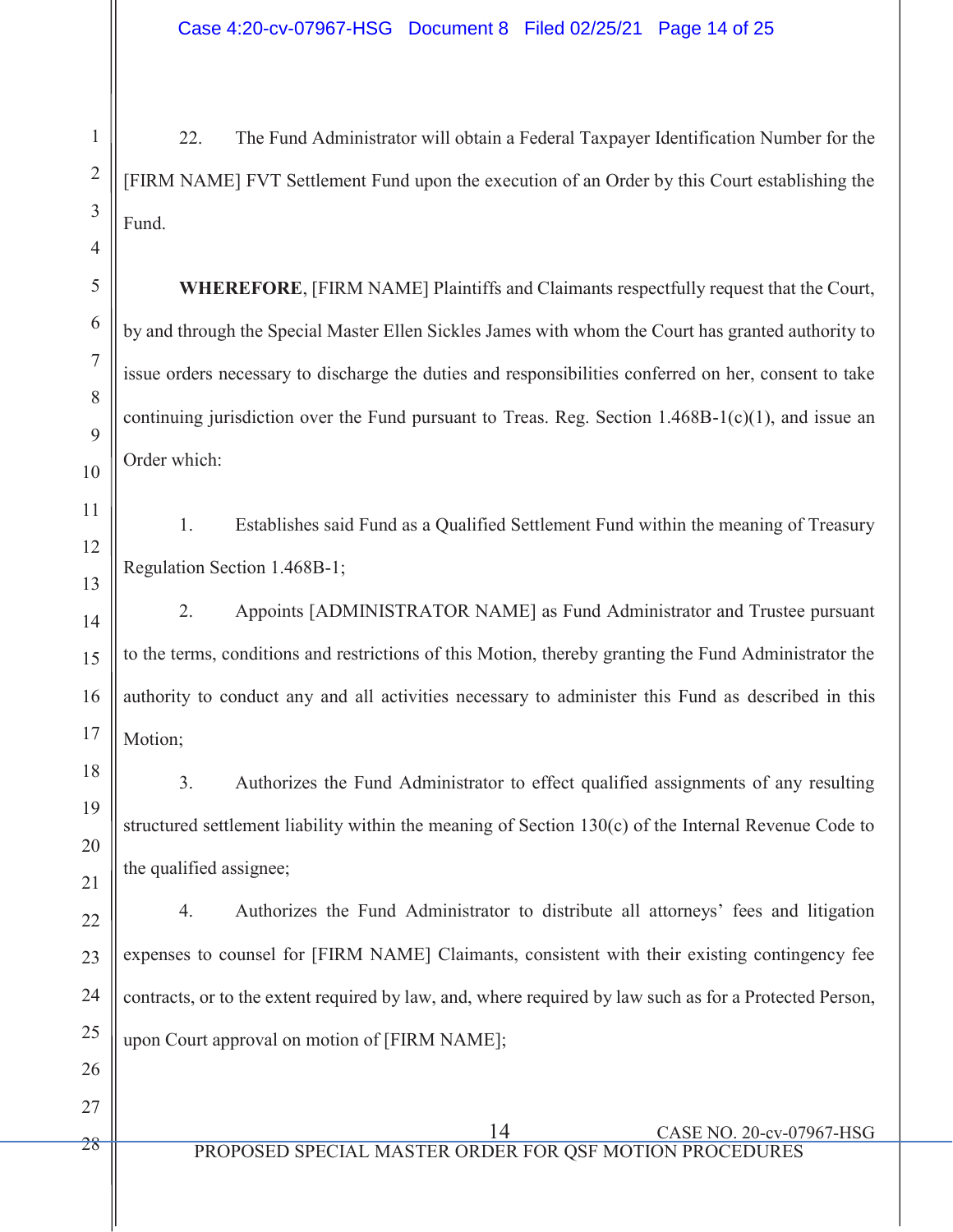| $\mathbf{1}$        | Authorizes the Fund Administrator, upon final distribution of all monies paid into the<br>5. |
|---------------------|----------------------------------------------------------------------------------------------|
| $\overline{2}$      | Fund, to take appropriate steps to wind down the fund and thereafter discharging the Fund    |
| 3                   | Administrator from any further responsibility with respect to the Fund; and                  |
| $\overline{4}$      | Places this Motion, the Court Order, and any other filings related to the [FIRM NAME]<br>6.  |
| 5                   | FVT Settlement Fund under seal.                                                              |
| 6<br>$\overline{7}$ |                                                                                              |
| 8                   | <b>DATED</b> this the day of 202                                                             |
| 9                   | Respectfully submitted,                                                                      |
| 10                  | s/[Name]                                                                                     |
| 11                  | Name of Counsel [attorney bar number, if applicable]<br>Firm Name                            |
| 12                  | Address<br>City, State, Zip Code                                                             |
| 13                  | Phone: (xxx) xxx-xxxx<br>Fax: (xxx) xxx-xxxx                                                 |
| 14                  | E-mail: $xxx$ ( $@xx$ x.xxxx<br><b>Attorneys for Plaintiffs</b>                              |
| 15                  |                                                                                              |
| 16<br>17            |                                                                                              |
| 18                  |                                                                                              |
| 19                  |                                                                                              |
| 20                  |                                                                                              |
| 21                  |                                                                                              |
| 22                  |                                                                                              |
| 23                  |                                                                                              |
| 24                  |                                                                                              |
| 25                  |                                                                                              |
| 26                  |                                                                                              |
| 27                  | $\frac{15}{\text{PROPOSED SPECIAL MASTER ORDER FOR QSF MOTION PROCEDURES}}$                  |
| 28                  |                                                                                              |
|                     |                                                                                              |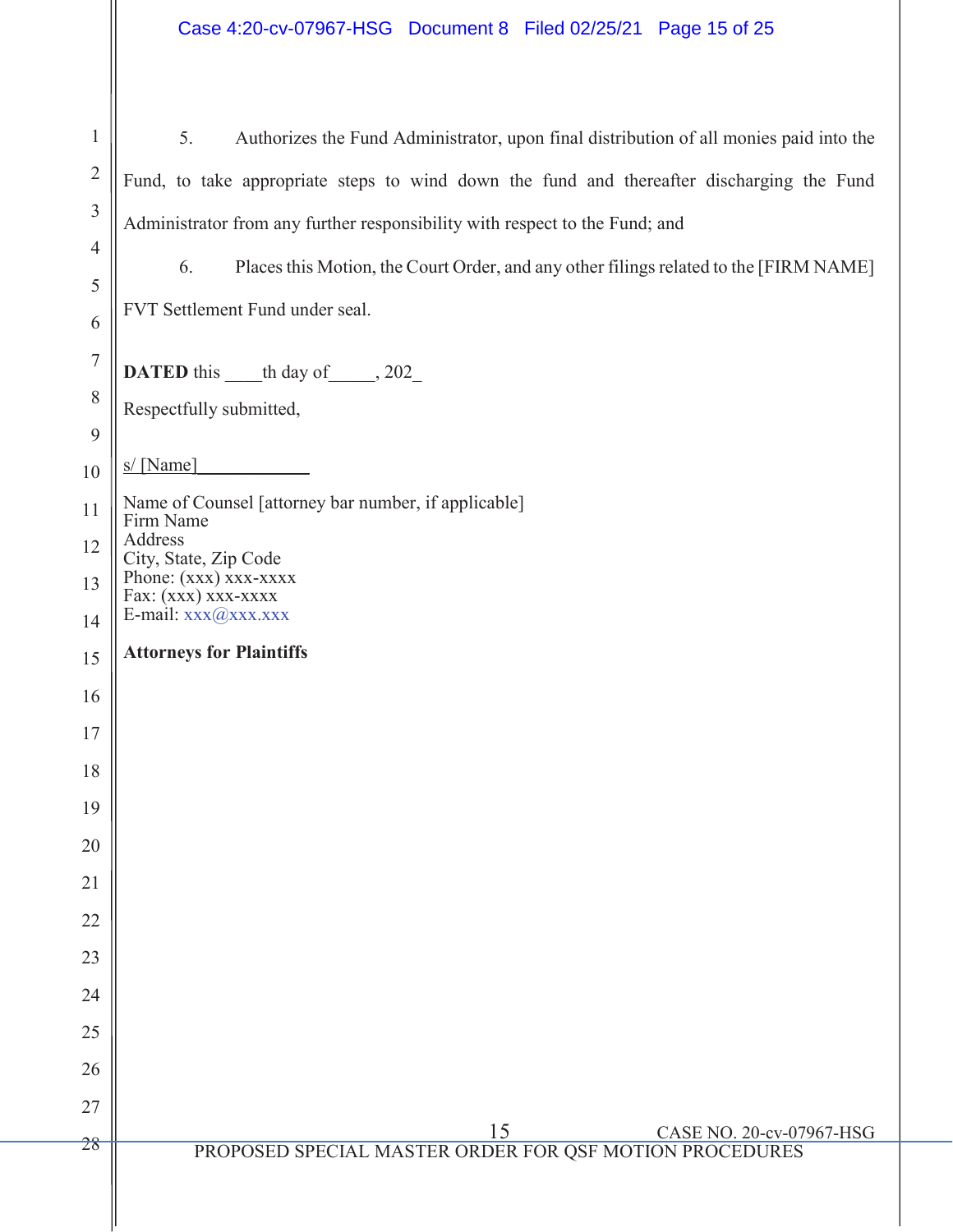|                | Case 4:20-cv-07967-HSG Document 8 Filed 02/25/21 Page 16 of 25                                             |
|----------------|------------------------------------------------------------------------------------------------------------|
|                |                                                                                                            |
| 1              | <b>CERTIFICATE OF SERVICE</b>                                                                              |
| $\overline{2}$ | I HEREBY CERTIFY that on _______, 202__, a copy of foregoing AGREED MOTION TO                              |
| $\mathfrak{Z}$ | ADMINISTER SETTLEMENTS RESOLVING CASES AND CLAIMS OF [FIRM NAME]                                           |
| $\overline{4}$ | PLAINTIFFS] was filed electronically. Notice of this filing will be sent by operation of the Court's       |
| 5              | electronic filing system to all parties indicated on the electronic filing receipt. All other parties will |
| 6              | be served by regular U.S. mail. Parties may access this filing through the Court's system.                 |
| $\overline{7}$ |                                                                                                            |
| $8\,$          | s/ [Name of Password Registrant]                                                                           |
| 9              | Name of Password Registrant [attorney bar number, if applicable]<br>Firm Name                              |
| 10             | Address<br>City, State, Zip Code                                                                           |
| 11             | Phone: (xxx) xxx-xxxx<br>Fax: (xxx) xxx-xxxx                                                               |
| 12             | E-mail: xxx@xxx.xxx                                                                                        |
| 13<br>14       | <b>Attorneys for Plaintiffs</b>                                                                            |
| 15             |                                                                                                            |
| 16             |                                                                                                            |
| 17             |                                                                                                            |
| 18             |                                                                                                            |
| 19             |                                                                                                            |
| 20             |                                                                                                            |
| 21             |                                                                                                            |
| 22             |                                                                                                            |
| 23             |                                                                                                            |
| 24             |                                                                                                            |
| 25             |                                                                                                            |
| 26             |                                                                                                            |
| 27             |                                                                                                            |
| 28             | $\frac{16}{\text{PROPOSED SPECIAL MASTER ORDER FOR QSF MOTION PROCEDURES}}$                                |
|                |                                                                                                            |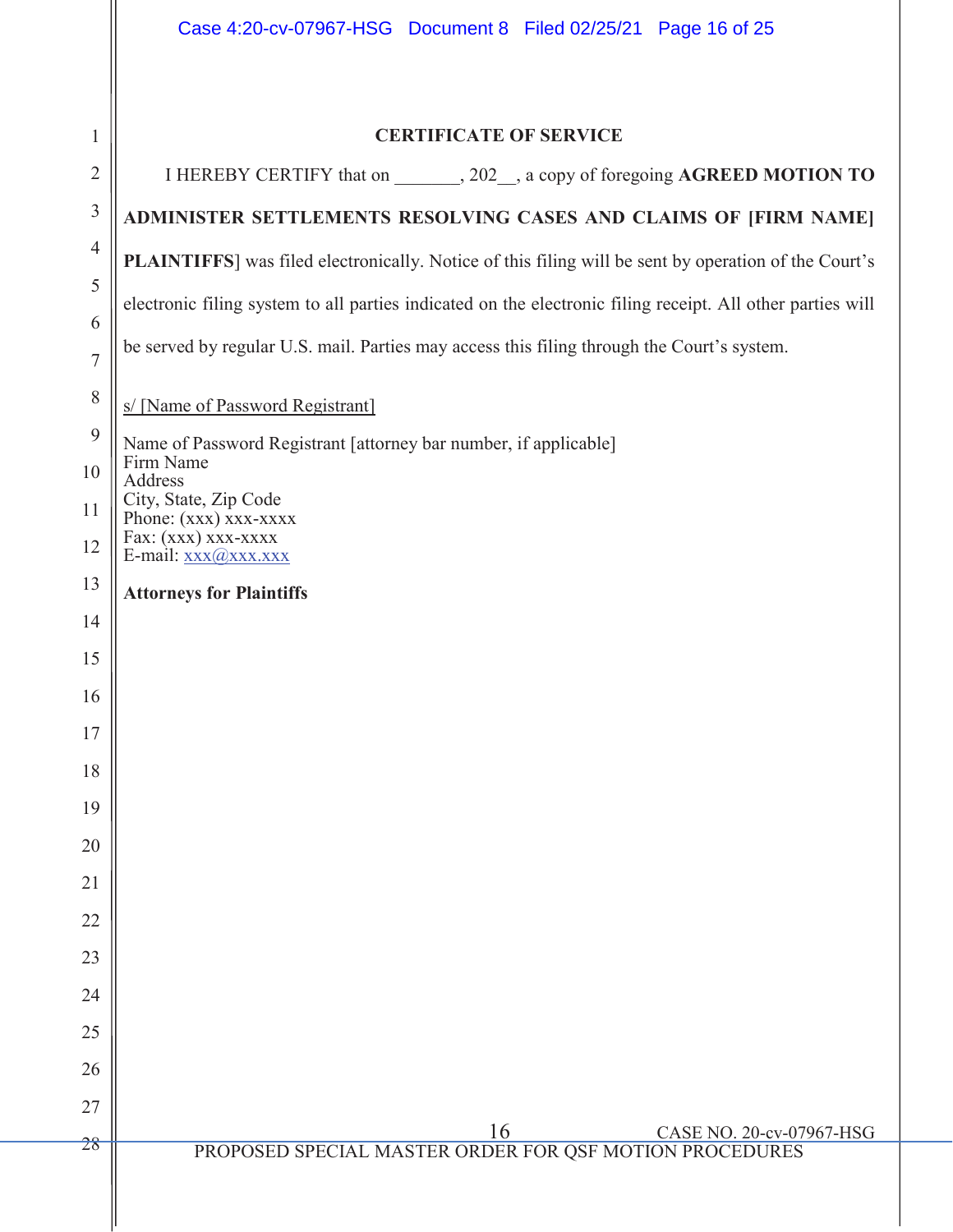|                                  | Case 4:20-cv-07967-HSG Document 8 Filed 02/25/21 Page 17 of 25                 |                                                                                                                                                                                                                                                                                                                                                                                                    |
|----------------------------------|--------------------------------------------------------------------------------|----------------------------------------------------------------------------------------------------------------------------------------------------------------------------------------------------------------------------------------------------------------------------------------------------------------------------------------------------------------------------------------------------|
| 1<br>2                           |                                                                                | <b>UNITED STATES DISTRICT COURT</b><br>NORTHERN DISTRICT OF CALIFORNIA<br><b>OAKLAND DIVISION</b>                                                                                                                                                                                                                                                                                                  |
| 3                                | In re:                                                                         | CASE NO. 20-cv-07967-HSG                                                                                                                                                                                                                                                                                                                                                                           |
| $\overline{4}$                   | PG&E CORPORATION,                                                              | Bankruptcy Case No. 3:19-bk-030088 DM                                                                                                                                                                                                                                                                                                                                                              |
| 5                                | -and-                                                                          | Chapter 11                                                                                                                                                                                                                                                                                                                                                                                         |
| 6                                | <b>PACIFIC GAS AND ELECTRIC</b>                                                | (Lead Case)                                                                                                                                                                                                                                                                                                                                                                                        |
| $\overline{7}$                   | <b>COMPANY,</b>                                                                | (Jointly Administered)                                                                                                                                                                                                                                                                                                                                                                             |
| 8                                | Debtors.                                                                       |                                                                                                                                                                                                                                                                                                                                                                                                    |
| 9                                | <b>Affects PG&amp;E Corporation</b>                                            | <b>ORDER FOR ESTABLISHMENT OF AN</b><br><b>INDIVIDUAL FIRM QUALIFIED</b>                                                                                                                                                                                                                                                                                                                           |
| 10                               | <b>Affects Pacific Gas and Electric Company</b><br><b>Affects both Debtors</b> | <b>SETTLEMENT FUND</b>                                                                                                                                                                                                                                                                                                                                                                             |
| 11<br>12                         | *All papers shall be filed in the Lead Case, No.<br>19-30088 (DM).             |                                                                                                                                                                                                                                                                                                                                                                                                    |
| 13                               |                                                                                |                                                                                                                                                                                                                                                                                                                                                                                                    |
| 14<br>15<br>16<br>17<br>18<br>19 | as follows:<br>1.                                                              | [PROPOSED ORDER] FOR ESTABLISHMENT OF [FIRM NAME] QUALIFIED<br><b>SETTLEMENT FUND (FILED UNDER SEAL)</b><br>Upon Motion of [FIRM NAME] and for good cause shown, the Special Master hereby Orders<br>In order to assist in the administration of the settlement of claims brought by the clients<br>of the law firm of [FIRM NAME] (which includes all Claimants listed by Claimant ID in Appendix |
| 20                               |                                                                                | A, who have Approved Fire Victim Claims), the [FIRM NAME] FVT Settlement Fund shall be                                                                                                                                                                                                                                                                                                             |
|                                  |                                                                                | established as a Qualified Settlement Fund within the meaning of Treasury Regulation Section                                                                                                                                                                                                                                                                                                       |
| 21<br>22                         |                                                                                | 1.468B-1, pursuant to this Court's continuing jurisdiction and consistent with Treas. Reg. Section                                                                                                                                                                                                                                                                                                 |
| 23                               |                                                                                | $1.468B-1(c)(1)$ . All settlements reached by and between Claimants who are represented by [FIRM                                                                                                                                                                                                                                                                                                   |
| 24<br>25                         |                                                                                | NAME] and the Fire Victims Trust shall be paid into the [FIRM NAME] FVT Settlement Fund. The                                                                                                                                                                                                                                                                                                       |
| 26                               |                                                                                | Trustee, Claims Administrator, Claim Processor, Trust Oversight Committee and all other vendors                                                                                                                                                                                                                                                                                                    |
| 27                               |                                                                                |                                                                                                                                                                                                                                                                                                                                                                                                    |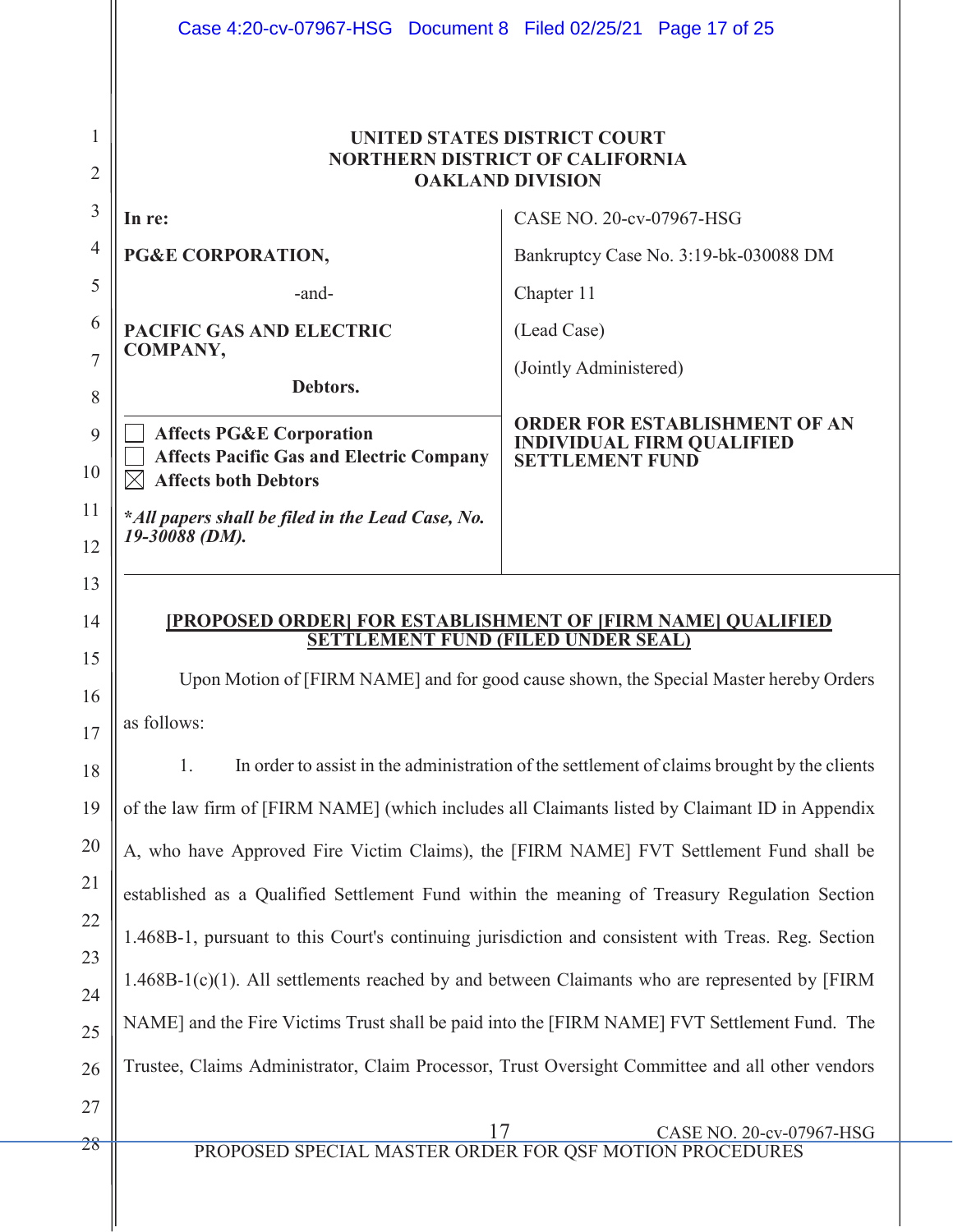associated with the Fire Victim Trust, without limitation, shall have no liability with regard to the conduct of the Fund Administrator or to the [FIRM NAME] FVT Settlement Fund itself. The Fire Victim Trust's [including without limitation the aforementioned Trustee, Administrator, Processor, Committee and all other associated vendors] liability to the Claimants and Plaintiffs shall terminate with payments into the [FIRM NAME] FVT Settlement Fund.

2. [ADMINISTRATOR NAME] is appointed as Fund Administrator and Trustee, shall serve without bond, and shall serve pursuant to the terms, conditions and restrictions of the Motion to Establish Qualified Settlement Fund and said Fund Administrator is given the authority to conduct any and all activities necessary to administer this Fund as described in the Motion.

11 12 13 14 15 16 17 18 19 20 21 22 23 24 25 26 3. No bond is required, provided that all monies received by the [FIRM NAME] FVT Settlement Fund, which includes all principal and interest earned thereon, shall be deposited in an investment agency account held in custody at [BANK NAME] for the benefit of and titled in the legal name of the Fund and invested in instruments/securities comprised of (a) United States obligations (or a mutual fund invested solely in such instruments) (b) cash equivalent securities including SEC registered money market funds and collateralized money market accounts; and / or (c) non-interest bearing corporate accounts subject to unlimited Federal Depository Insurance Corporation protections as available. The [FIRM NAME] FVT Settlement Fund shall be held at [BANK NAME], a financial institution doing business in [CITY], [STATE] according to the above terms and conditions. [BANK NAME] shall be responsible for any and all investment related decisions, following the instructions of the Fund Administrator and/or its investment advisor pursuant to these terms and conditions, such that a principal preservation driven investment policy is implemented. Notwithstanding the foregoing, [BANK NAME] shall not be allowed to distribute any income or principal from the Fund except upon instructions of the Fund Administrator, or, if requested, upon the order of this Court upon the joint

27

1

2

3

4

5

6

7

8

9

10

18 CASE NO. 20-cv-07967-HSG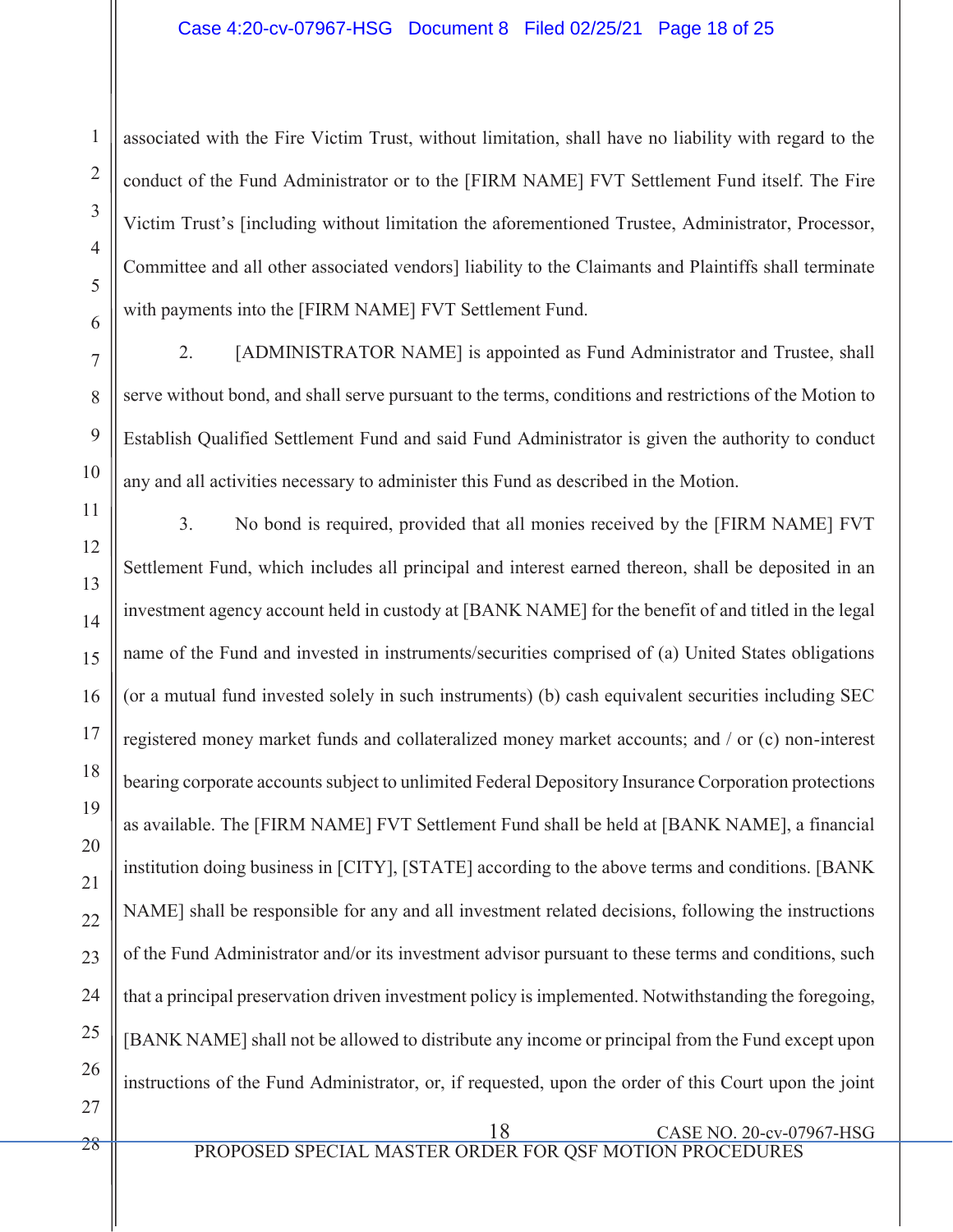## Case 4:20-cv-07967-HSG Document 8 Filed 02/25/21 Page 19 of 25

motion of the parties. The Fund Administrator retains the right to remove [BANK NAME], with or without cause, in its sole and absolute discretion. The Fund Administrator may designate a replacement bank upon the written consent of the [FIRM NAME] Claimants and [FIRM NAME]. In the event of such replacement, the terms and conditions of this Order, including without limitation, those addressing bond requirements, investments, and distributions from the Fund, shall apply to any such replacement bank.

4. The Fund Administrator is authorized to effect qualified assignments of any resulting structured settlement liability within the meaning of Section 130(c) of the Internal Revenue Code to the qualified assignee.

5. The Fund Administrator is authorized to distribute all attorneys' fees and litigation expenses to counsel for those [FIRM NAME] Claimants listed in the Appendix consistent with their existing contingency fee contracts or to the extent required by law, and, where required by law such as for a Protected Person, upon Court approval on motion of [FIRM NAME];

6. The Fund Administrator is authorized, upon final distribution of all monies paid into the Fund, to take appropriate steps to wind down the fund, and thereafter the Fund Administrator is discharged from any further responsibility with respect to the Fund.

7. This Order and any other filings related to the [FIRM NAME] FVT Settlement Fund are placed under seal.

# **IT IS SO ORDERED**

1

2

3

4

5

6

7

8

9

10

11

12

13

14

15

16

17

18

19

20

21

22

26

27

28

23 24 25 DATED:

Honorable Ellen Sickles James (Ret.) Special Master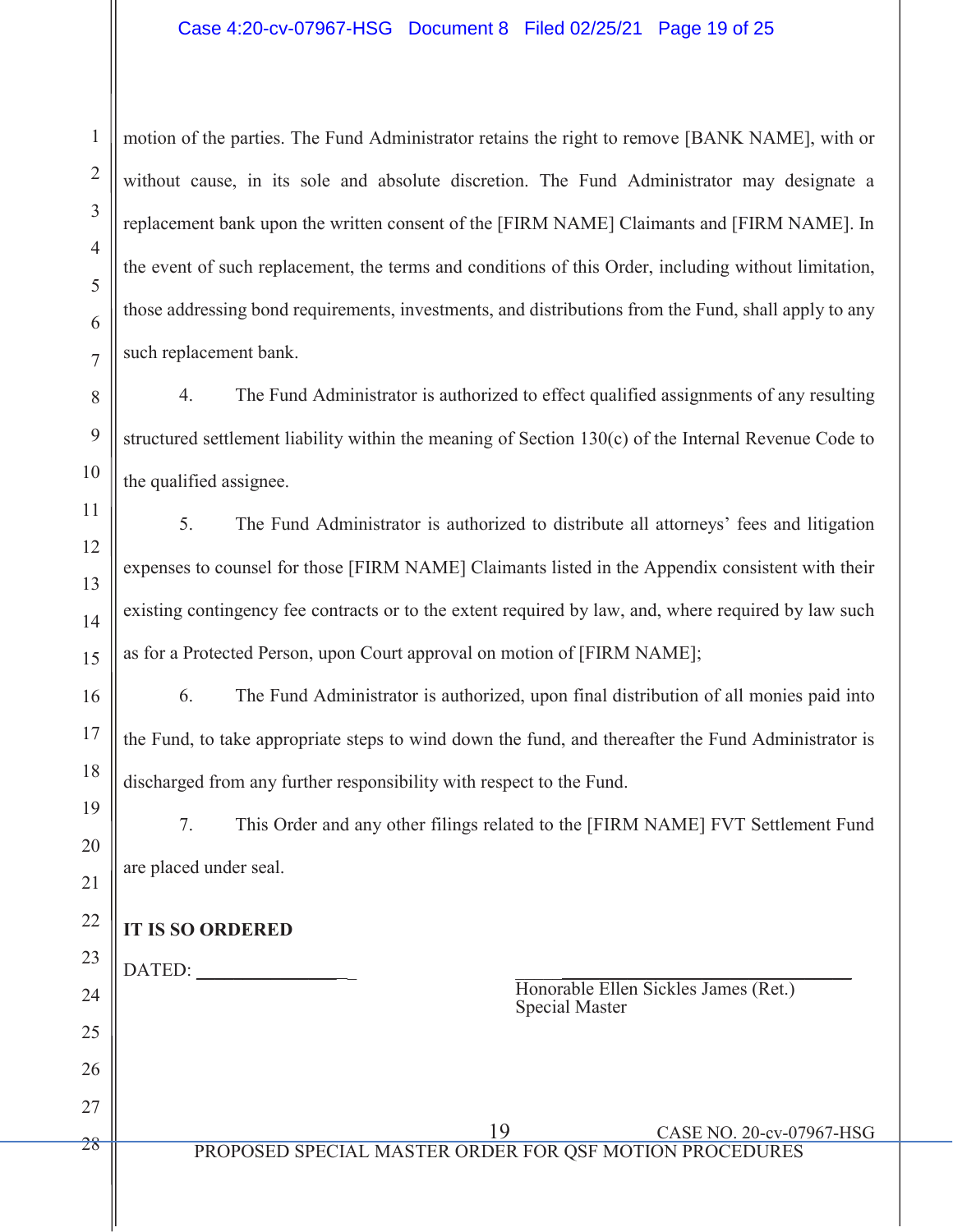Case 4:20-cv-07967-HSG Document 8 Filed 02/25/21 Page 20 of 25

1

# **APPENDIX A**

|                                      | <b>Claimant Name</b>                                                        | <b>FVT Claimant ID#</b> |
|--------------------------------------|-----------------------------------------------------------------------------|-------------------------|
| 1.                                   |                                                                             |                         |
| $\overline{2}$ .<br>$\overline{3}$ . |                                                                             |                         |
| 4.                                   |                                                                             |                         |
| 5.                                   |                                                                             |                         |
| $\overline{6}$ .                     |                                                                             |                         |
| 7.                                   |                                                                             |                         |
| $\overline{8}$ .<br>9.               |                                                                             |                         |
| 10.                                  |                                                                             |                         |
| 11.                                  |                                                                             |                         |
| 12.                                  |                                                                             |                         |
| 13.                                  |                                                                             |                         |
| 14.<br>15.                           |                                                                             |                         |
| 16.                                  |                                                                             |                         |
| 17.                                  |                                                                             |                         |
| 18.                                  |                                                                             |                         |
| 19.<br>20.                           |                                                                             |                         |
| 21.                                  |                                                                             |                         |
| 22.                                  |                                                                             |                         |
| 23.                                  |                                                                             |                         |
| $\overline{24}$ .                    |                                                                             |                         |
|                                      |                                                                             |                         |
|                                      |                                                                             |                         |
|                                      |                                                                             |                         |
|                                      |                                                                             |                         |
|                                      |                                                                             |                         |
|                                      |                                                                             |                         |
|                                      |                                                                             |                         |
|                                      |                                                                             |                         |
|                                      |                                                                             |                         |
|                                      |                                                                             |                         |
|                                      |                                                                             |                         |
|                                      |                                                                             |                         |
|                                      | $\frac{20}{\text{PROPOSED SPECIAL MASTER ORDER FOR QSF MOTION PROCEDURES}}$ |                         |
|                                      |                                                                             |                         |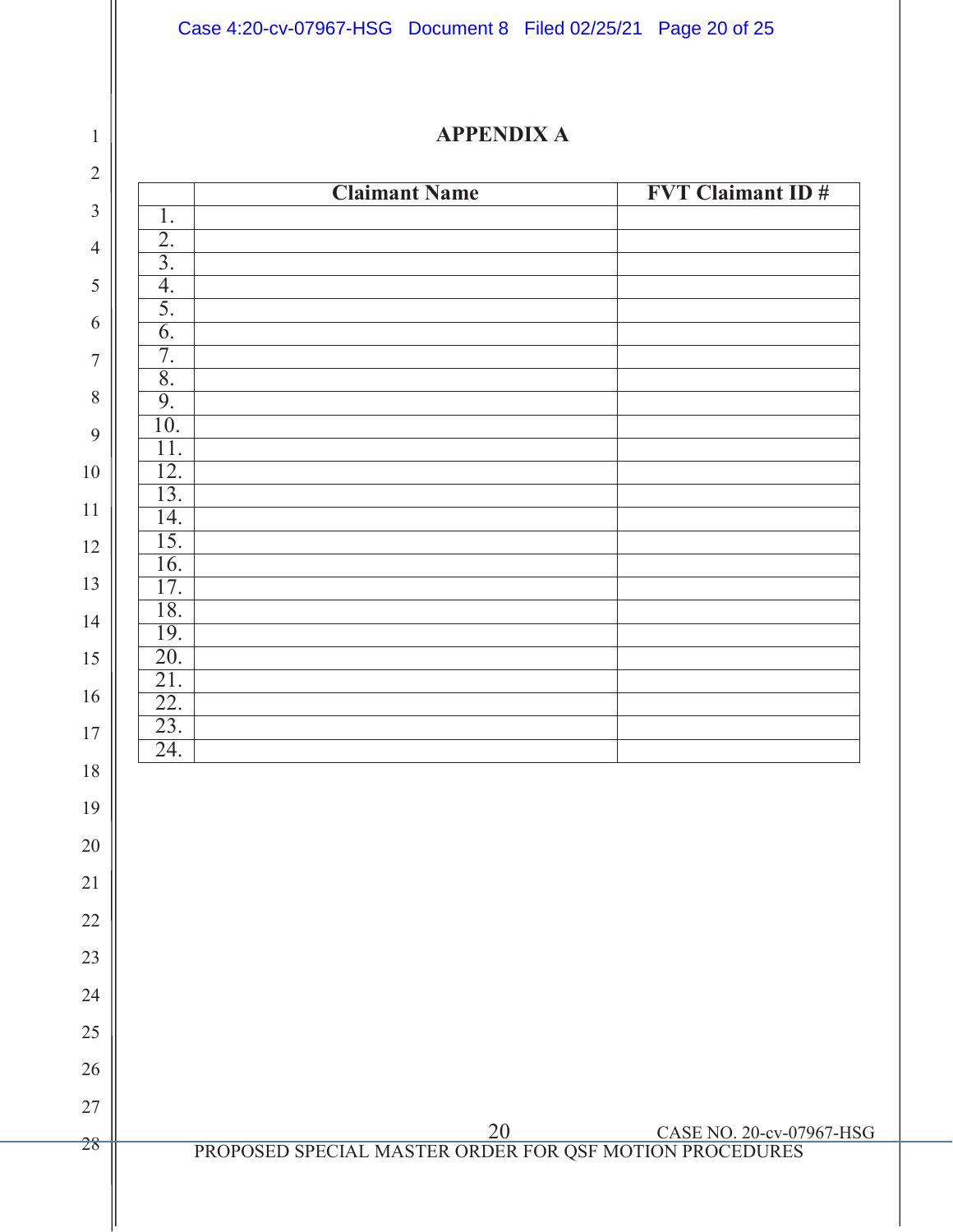### **PROOF OF SERVICE**

## **STATE OF CALIFORNIA**

### **COUNTY OF ORANGE**

At the time of service, I was over 18 years of age and **not a party to this action**. I am employed in the County of Orange, State of California. My business address is Von Karman Towers, Seventh Floor, 2211 Michelson Drive, Irvine, California 92612.

On February 25, 2021, I served true copies of the following document(s) described as**: SPECIAL MASTER CASE MANAGEMENT ORDER** on the interested parties in this action as follows:

**BY CM/ECF NOTICE OF ELECTRONIC FILING:** On February 25, 2021, I electronically filed the document(s) with the Clerk of the Court by using the CM/ECF system. Participants in the case who are registered CM/ECF users will be served by the CM/ECF system. Participants in the case who are not registered CM/ECF users will be served by mail or by other means permitted by the court rules.

### SEE ATTACHED SERVICE LIST

SERVED **BY UNITED STATES MAIL**: On February 25, 2021, I caused to be served the following persons and/or entities at the last known addresses in this proceeding by placing a true and correct copy thereof in a sealed envelope in the United States mail, first class, postage prepaid, and addressed as follows. Listing the judge here constitutes a declaration that mailing to the judge will be completed no later than 24 hours after the document is filed.

### SEE ATTACHED SERVICE LIST

I declare under penalty of perjury under the laws of the United States that the foregoing is true and correct.

Executed on February 25, 2021, at Irvine, California.

 /s/Jeannie Mendez JEANNIE MENDEZ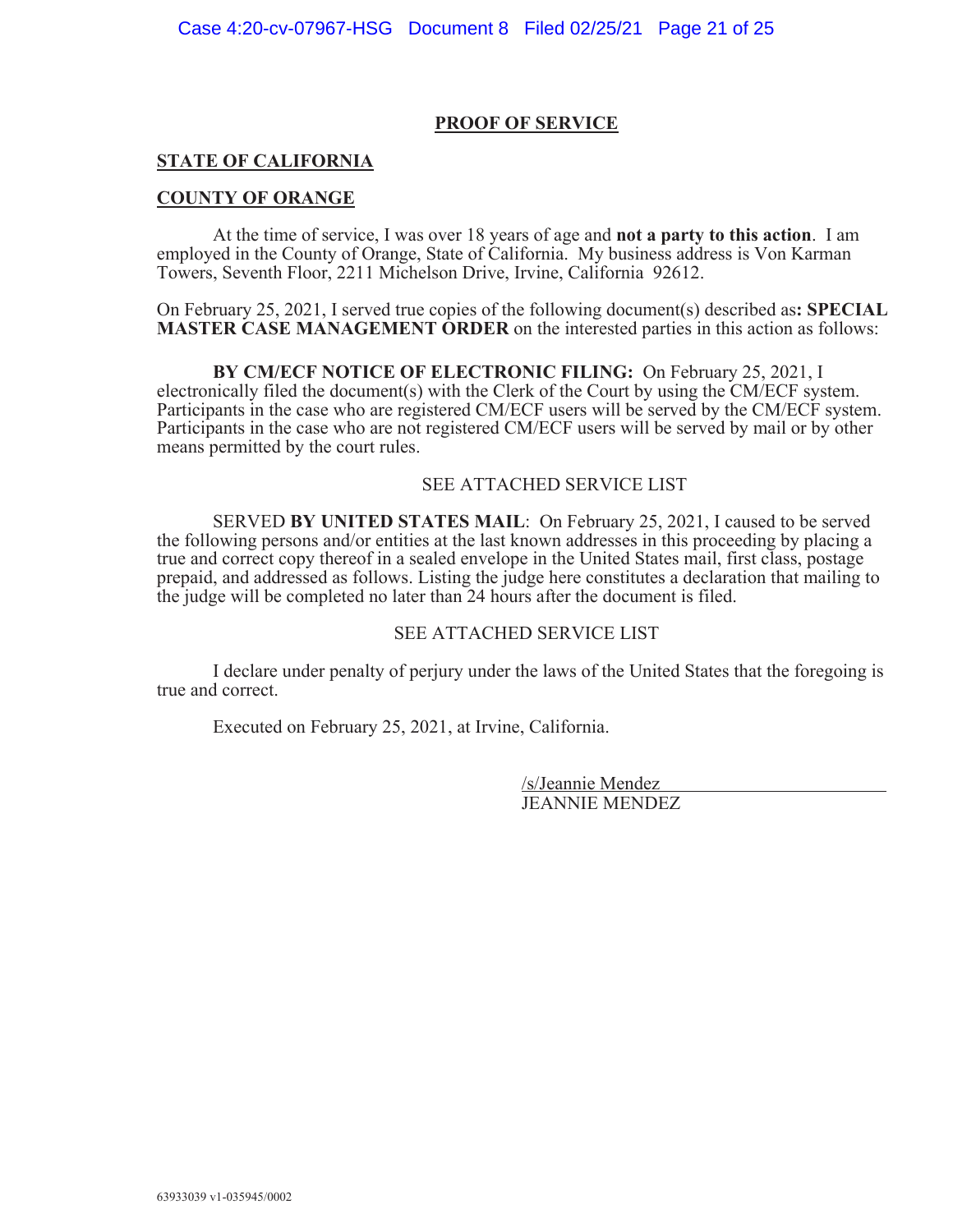|                            | Case 4:20-cv-07967-HSG  Document 8  Filed 02/25/21  Page 22 of 25                                                                                                                                                                                                                   |
|----------------------------|-------------------------------------------------------------------------------------------------------------------------------------------------------------------------------------------------------------------------------------------------------------------------------------|
| 1<br>2<br>3<br>4<br>5      | <b>ADDITIONAL SERVICE INFORMATION (if needed):</b><br>TO BE SERVED BY THE COURT VIA NOTICE OF ELECTRONIC FILING (Con't)<br><b>Paul S. Aronzon</b><br>$\bullet$<br>paronzon@milbank.com<br><b>Lauren T. Attard</b><br>$\bullet$                                                      |
| 6<br>7<br>8<br>9           | lattard@bakerlaw.com,agrosso@bakerlaw.com<br><b>Chris Bator</b><br>$\bullet$<br>cbator@bakerlaw.com<br><b>James Cornell Behrens</b><br>$\bullet$<br>jbehrens@milbank.com,CPrice@milbank.com,MKoch@milbank.com<br>Peter J. Benvenutti<br>$\bullet$                                   |
| 10<br>11<br>12<br>13<br>14 | pbenvenutti@kellerbenvenutti.com<br><b>Jason Blumberg</b><br>$\bullet$<br>jason.blumberg@usdoj.gov<br><b>Lee Brand</b><br>$\bullet$<br>lee.brand@pillsburylaw.com,docket@pillsburylaw.com<br><b>Gregory Allan Bray</b><br>$\bullet$                                                 |
| 15<br>16<br>17<br>18<br>19 | gbray@milbank.com,gregory-bray-5961@ecf.pacerpro.com,autodocketecf@milbank.com<br><b>Timothy G. Cameron</b><br>$\bullet$<br>tcameron@cravath.com<br><b>Erin Elizabeth Dexter</b><br>edexter@milbank.com<br><b>Dustin Matthew Dow</b><br>$\bullet$<br>ddow@bakerlaw.com              |
| 20<br>21<br>22<br>23<br>24 | <b>Cecily A. Dumas</b><br>$\bullet$<br>cdumas@bakerlaw.com,hhammonturano@bakerlaw.com<br><b>Dennis F. Dunne</b><br>$\bullet$<br>Ddunne@milbank.com,dennis-dunne-<br>6328@ecf.pacerpro.com,autodocketecf@milbank.com<br><b>Joseph M. Esmont</b><br>$\bullet$<br>jesmont@bakerlaw.com |
| 25<br>26<br>27<br>28       | <b>Jared R Friedmann</b><br>$\bullet$<br>jared.friedmann@weil.com,mco.ecf@weil.com,jared-friedmann-8255@ecf.pacerpro.com<br>Lars H. Fuller<br>$\bullet$<br>lfuller@bakerlaw.com                                                                                                     |
|                            | 63933039 v1-035945/0002                                                                                                                                                                                                                                                             |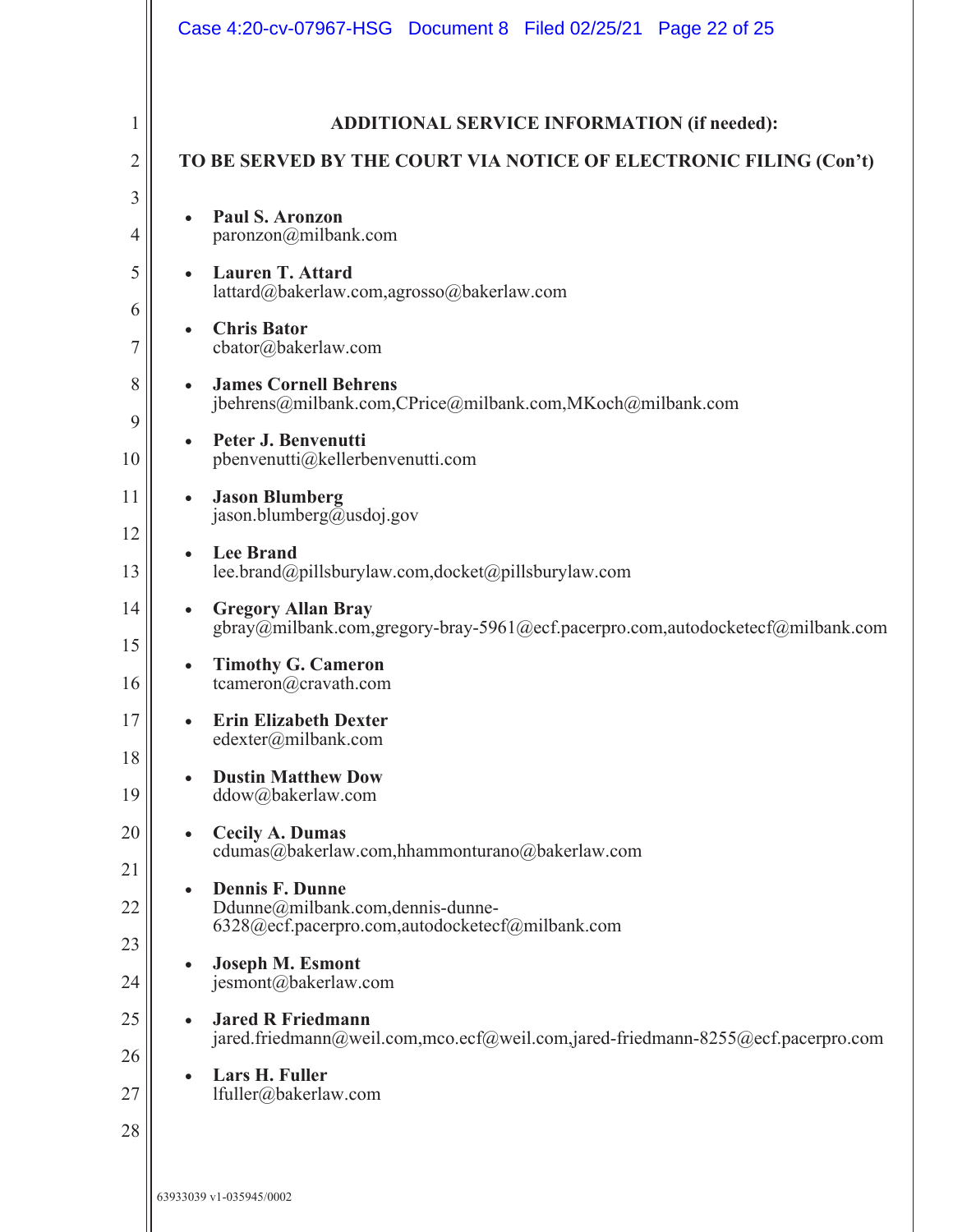|                            | Case 4:20-cv-07967-HSG Document 8 Filed 02/25/21 Page 23 of 25                                                                                                                                                                                                                                              |
|----------------------------|-------------------------------------------------------------------------------------------------------------------------------------------------------------------------------------------------------------------------------------------------------------------------------------------------------------|
| 1<br>2<br>3<br>4<br>5<br>6 | ADDITIONAL SERVICE INFORMATION (if needed):<br>TO BE SERVED BY THE COURT VIA NOTICE OF ELECTRONIC FILING (Con't)<br>Eric R. Goodman<br>$\bullet$<br>egoodman@brownrudnick.com<br><b>Elizabeth A. Green</b><br>$\bullet$<br>egreen@bakerlaw.com                                                              |
| 7<br>8<br>9<br>10<br>11    | <b>Cameron Gulden</b><br>$\bullet$<br>cameron.m.gulden@usdoj.gov<br><b>Robert Alan Julian, Esq</b><br>$\bullet$<br>rjulian@bakerlaw.com,hhammonturano@bakerlaw.com<br><b>Elyssa S. Kates</b><br>$\bullet$<br>ekates@bakerlaw.com<br><b>Tobias S. Keller</b><br>$\bullet$                                    |
| 12<br>13<br>14<br>15       | tkeller@kbkllp.com<br><b>Lynette C. Kelly</b><br>$\bullet$<br>ustpregion17.oa.ecf@usdoj.gov<br><b>Samuel A. Khalil</b><br>$\bullet$<br>skhalil@milbank.com<br><b>Jane Kim</b><br>$\bullet$                                                                                                                  |
| 16<br>17<br>18<br>19<br>20 | jkim@kbkllp.com<br>Kody D.L. Kleber<br>$\bullet$<br>kkleber@bakerlaw.com<br><b>Katherine B Kohn</b><br>$\bullet$<br>kkohn@groom.com<br><b>Thomas R. Kreller</b><br>$\bullet$                                                                                                                                |
| 21<br>22<br>23<br>24<br>25 | tkreller@milbank.com,thomas-kreller-<br>4240@ecf.pacerpro.com,autodocketecf@milbank.com<br><b>Timothy S. Laffredi</b><br>$\bullet$<br>timothy.s.laffredi@usdoj.gov<br><b>Andrew Michael Leblanc</b><br>$\bullet$<br>ALeblanc@milbank.com,andrew-leblanc-<br>7769@ecf.pacerpro.com,autodocketecf@milbank.com |
| 26<br>27<br>28             | <b>David Levine</b><br>$\bullet$<br>$dnl$ @groom.com<br><b>John H. MacConaghy</b><br>$\bullet$<br>macclaw@macbarlaw.com<br>63933039 v1-035945/0002                                                                                                                                                          |
|                            |                                                                                                                                                                                                                                                                                                             |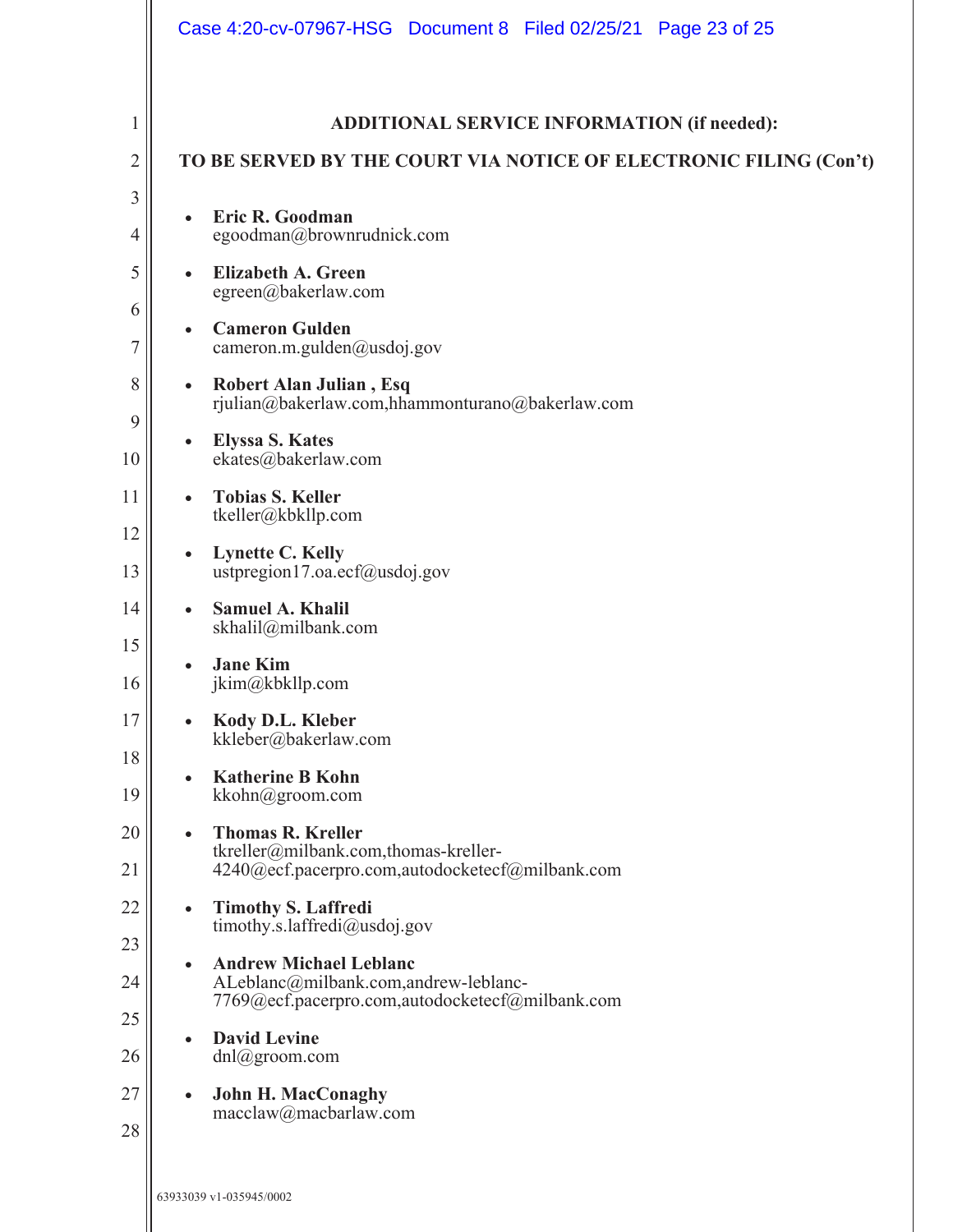|                     | Case 4:20-cv-07967-HSG  Document 8  Filed 02/25/21  Page 24 of 25                                                       |
|---------------------|-------------------------------------------------------------------------------------------------------------------------|
| 1<br>$\overline{2}$ | <b>ADDITIONAL SERVICE INFORMATION (if needed):</b><br>TO BE SERVED BY THE COURT VIA NOTICE OF ELECTRONIC FILING (Con't) |
| 3<br>4              | <b>Joel S. Miliband</b><br>$\bullet$<br>jmiliband@brownrudnick.com,mlaclair@brownrudnick.com                            |
| 5<br>6              | David J. Molton<br>$\bullet$<br>dmolton@brownrudnick.com                                                                |
| 7                   | <b>Kimberly S. Morris</b><br>$\bullet$<br>kmorris@bakerlaw.com,hhammonturano@bakerlaw.com                               |
| 8<br>9              | <b>Omid H. Nasab</b><br>$\bullet$<br>onasab@cravath.com,mao@cravath.com                                                 |
| 10                  | <b>Kevin Orsini</b><br>$\bullet$<br>korsini@cravath.com,mao@cravath.com,jlewandowski@cravath.com                        |
| 11<br>12            | David John Richardson<br>$\bullet$<br>drichardson@bakerlaw.com                                                          |
| 13                  | David B. Rivkin, Jr<br>$\bullet$<br>drivkin@bakerlaw.com                                                                |
| 14<br>15            | <b>Jorian L. Rose</b><br>$\bullet$<br>$\text{jrose}(\widehat{a})$ bakerlaw.com                                          |
| 16                  | <b>Thomas B. Rupp</b><br>$\bullet$<br>trupp@kbllp.com                                                                   |
| 17<br>18            | <b>Bradley Robert Schneider</b><br>$\bullet$<br>Bradley.Schneider@mto.com                                               |
| 19                  | Dara Levinson Silveira<br>$\bullet$<br>dsilveira@kellerbenvenutti.com                                                   |
| 20<br>21            | <b>Richard W. Slack</b><br>$\bullet$<br>richard.slack@weil.com,mco.ecf@weil.com,richard-slack-7880@ecf.pacerpro.com     |
| 22                  | Alan J. Stone<br>$\bullet$<br>astone@milbank.com,autodocketecf@milbank.com,alan-stone-1208@ecf.pacerpro.com             |
| 23<br>24            | Marta Elena Villacorta<br>$\bullet$<br>marta.villacorta@usdoj.gov                                                       |
| 25                  | <b>Catherine E. Woltering</b><br>$\bullet$<br>cwoltering@bakerlaw.com                                                   |
| 26<br>27            | Paul H. Zumbro<br>$\bullet$<br>mao@cravath.com                                                                          |
| 28                  | eric E. sagerman<br>$\bullet$<br>esagerman@bakerlaw.com                                                                 |
|                     | 63933039 v1-035945/0002                                                                                                 |